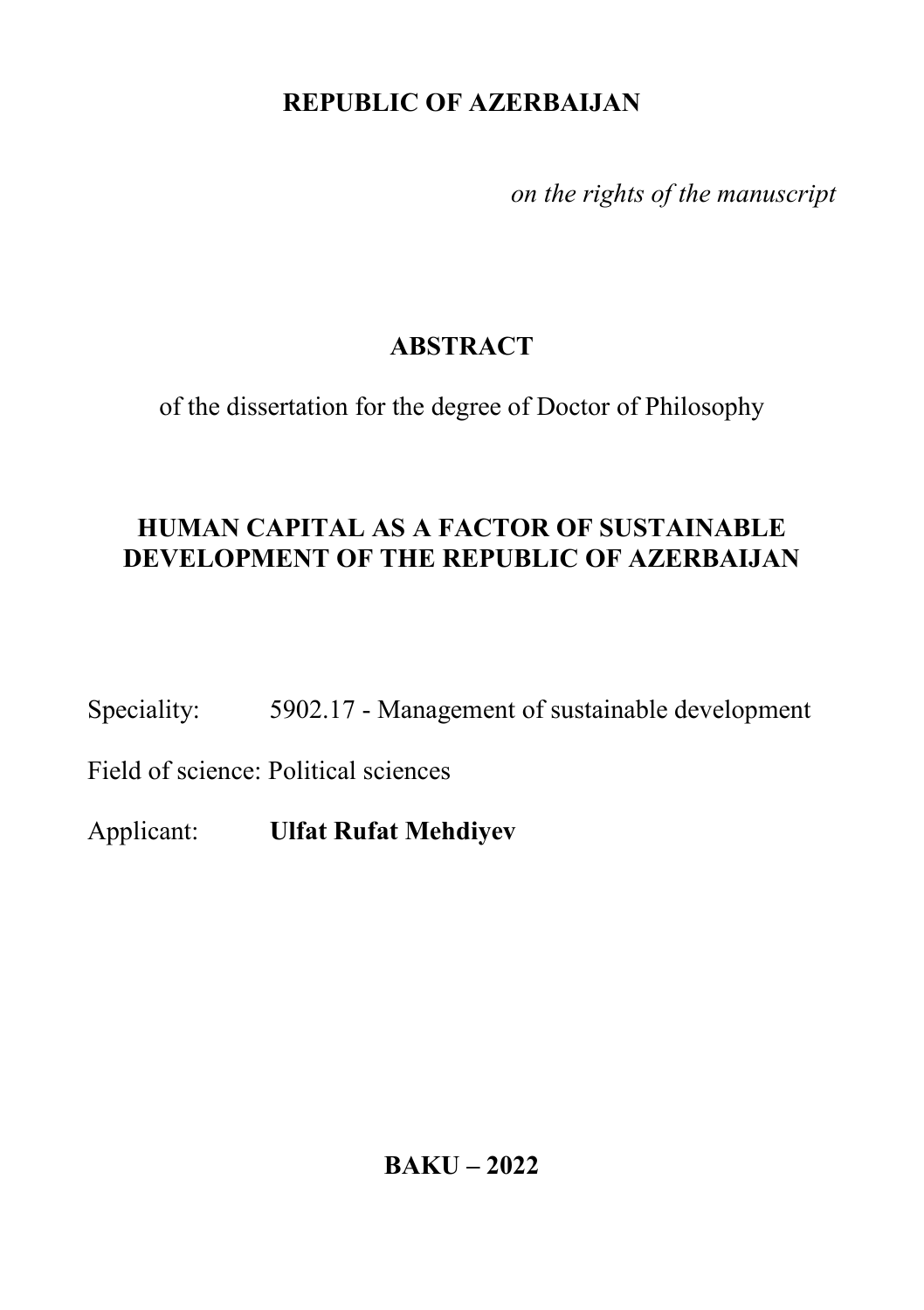The work was performed at the "Sustainable development planning" and management" department of the Academy of Public<br>Administration under the President of the Republic of Azerbaijan

|  | Scientific supervisor: | Academician                                    |
|--|------------------------|------------------------------------------------|
|  |                        | Urkhan Kazim Alakbarov                         |
|  | Official opponents:    | Doctor of Political Sciences, acting Professor |
|  |                        | Adil Mirabdulla Mirabdullayev                  |
|  |                        | Doctor of Political Sciences, acting Professor |
|  |                        | <b>Elshad Mirbashir</b>                        |
|  |                        | Ph.D of Political Sciences, Associate Prof.    |
|  |                        | Jahangir Khanoglan Jahangirov                  |

Dissertation council Dissertation council FD 2.30 of Supreme Dissertation council Dissertation council  $FD$   $2.30$  of supremi Attestation Commission under the President of the Republic of Azerbaijan operating at Academy of Public Administration under the President of the Republic of Azerbaijan

Deputy Chairman of the Dissertation council:

 $D_{\text{S}}$   $D_{\text{S}}$   $D_{\text{S}}$   $D_{\text{S}}$   $D_{\text{S}}$   $D_{\text{S}}$   $D_{\text{S}}$   $D_{\text{S}}$   $D_{\text{S}}$   $D_{\text{S}}$   $D_{\text{S}}$   $D_{\text{S}}$   $D_{\text{S}}$   $D_{\text{S}}$   $D_{\text{S}}$   $D_{\text{S}}$   $D_{\text{S}}$   $D_{\text{S}}$   $D_{\text{S}}$   $D_{\text{S}}$   $D_{\text{S}}$   $D_{\text{S}}$   $\mathcal{L}$   $\mathcal{L}$  bottor of innosophy seter

Scientific secretary of the Dissertation council:

Doctor of Political Sciences, Professor \_\_\_\_\_\_\_\_\_\_\_\_\_\_\_\_\_\_\_ **Ziayafat Ziya Habibova**

Chairman of the scientific seminar:

 Correspondent member of ANAS, Professor \_\_\_\_\_\_\_\_\_\_\_\_\_\_\_\_\_\_\_ **Aminagha Bahman Sadigov**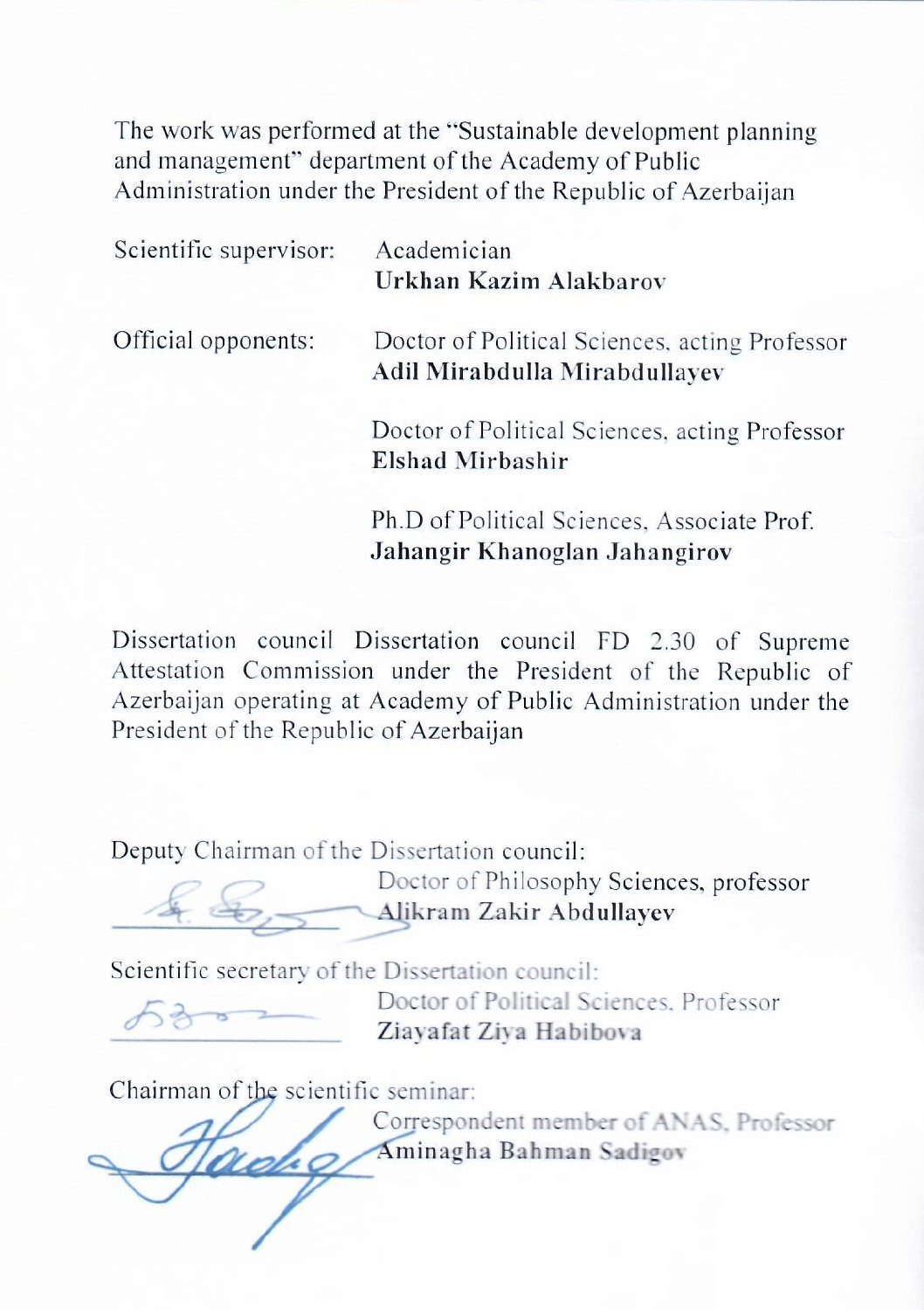#### **GENERAL DESCRIPTION OF THE RESEARCH**

**The relevance of the research and degree of elaboration.** The Republic of Azerbaijan, which restored its independence 30 years ago, has achieved significant success in economic and social development and ensuring the country's security. According to the World Bank, the International Monetary Fund, the World Economic Forum in Davos, various UN agencies, the Republic of Azerbaijan is the country that most effectively uses economic, natural, and human resources for the sustainable development of the country, the formation of an inclusive society and the security of the country<sup>[1](#page-2-0)</sup>. The high efficiency of managing the material and human resources created in a historically short period of time was reflected in the glorious Patriotic War, when in the fall of 2020, the Republic of Azerbaijan, during a 44-day war, liberated the territories of the country occupied by Armenia for almost 30 years and thereby fulfilled 4 resolutions of the UN Security Council for the immediate and unconditional liberation of the occupied territories<sup>[2](#page-2-1)</sup>.

Achieving in such a short period of time high complex results in the economy, social life, ensuring the country's security, recognition, and appreciation of these facts by international development institutions is possible only in the conditions of an effective public administrtion<sup>[3](#page-2-2)</sup>. The foundations of the public administration system of the Republic of Azerbaijan after the restoration of independence were laid by the National Leader Heydar Aliyev, who managed to lead the country out of the political, economic, and social crisis, took measures to bring the country into the world economic and political space<sup>[4](#page-2-3)</sup>. President Ilham Aliyev developed and ensured the use of new technologies in public administration. The establishment of the institute of the First vice-president of the country, the activities of the

<span id="page-2-0"></span><sup>1</sup> Ələkbərov, U. Azərbaycanın tarixi şansı: ölkənin davamlı inkişafı beynəlxalq təşkilatların gözü ilə // – Yeni Azərbaycan, – 2014, 28 mart.– s.4.

<span id="page-2-1"></span><sup>2</sup> İlham Əliyev xalqa müraciət edib. Azərbaycan Respublikası Əmək və Əhalinin Sosial Müdafiəsi Nazirliyi URL: / [https://www.sosial.gov.az/post\\_397349](https://www.sosial.gov.az/post_397349)

<span id="page-2-2"></span><sup>3</sup> Ələkbərov, U. Azərbaycanın tarixi şansı: ölkənin davamlı inkişafı beynəlxalq təşkilatların gözü ilə // – Yeni Azərbaycan, – 2014. – 28 mart. – s.4.

<span id="page-2-3"></span><sup>4</sup> Heydər Əliyev, Müstəqilliyimiz əbədidir: çıxışlar, nitqlər, bəyanatlar, məktublar, müsahibələr, Qırx beşinci kitab // – Bakı: Azərnəşr, – 2013.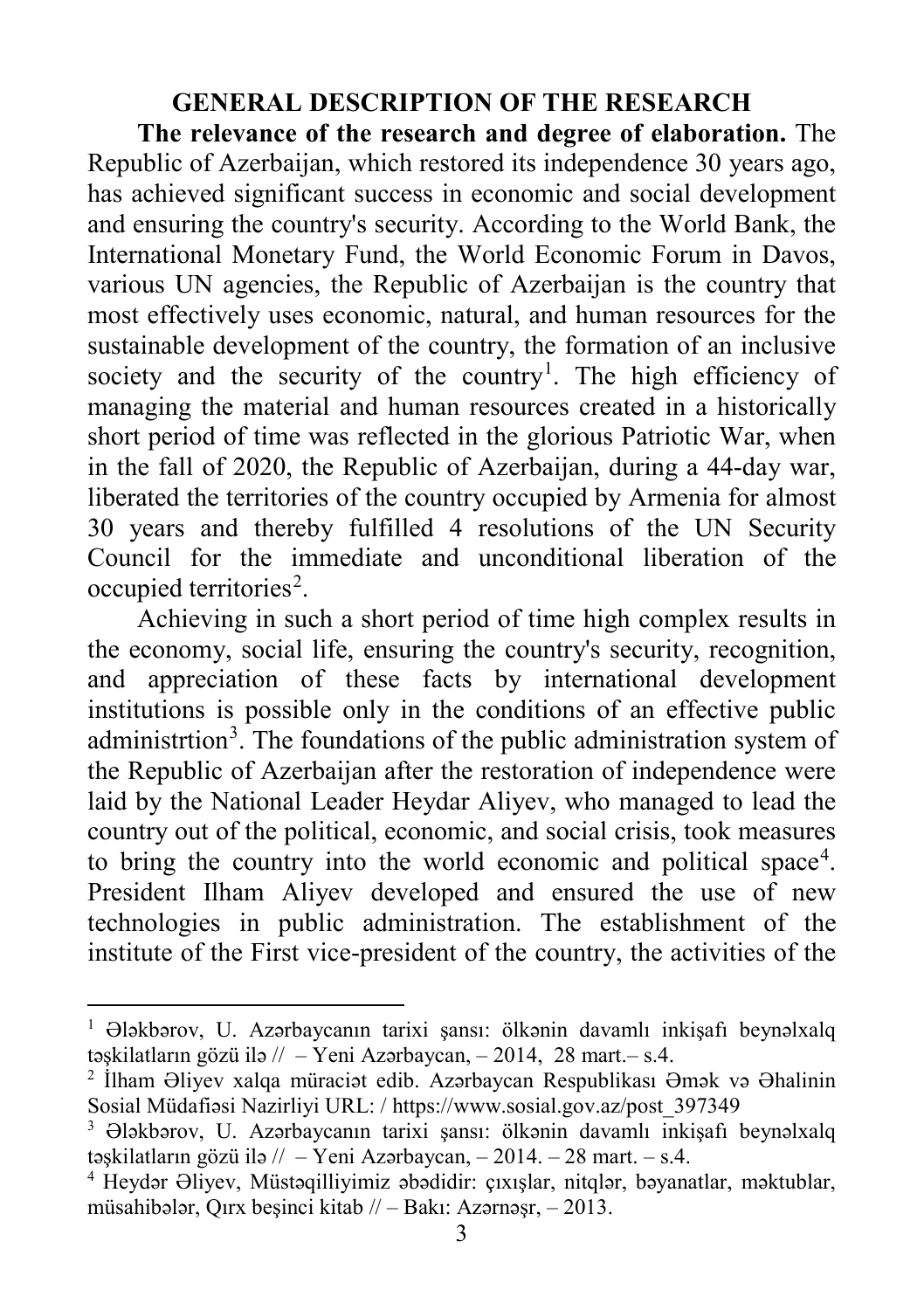president of the Heydar Aliyev Foundation, Mrs. Mehriban Aliyeva, also contributed to the fact that the Republic of Azerbaijan today is a leader or is included in the global group of leaders in the most modern areas of economic, social, and humanitarian development. According to international organizations, the Republic of Azerbaijan ranks 25th in the world in terms of inclusive development, ahead of several countries included in the Group of Seven (G7), the European Union, the Organization for Economic Development and Cooperation<sup>[5](#page-3-0)</sup>. The development of innovative public administration technologies contributed to the fact that, in accordance with the order of the President of the Republic of Azerbaijan Ilham Aliyev, the formation of an inclusive society was declared a priority of the country until  $2030^6$  $2030^6$ .

As can be seen from the above data, the progress of the Republic of Azerbaijan is achieved in conditions where the outcomes in various areas of sustainable development are achieved at a lower cost of material resources. Achieving the same or better outcomes using fewer material costs is possible only if innovative technologies are used, based on the knowledge and skills of people involved in planning, managing, and implementing economic and social projects that ensure the country's security and sustainable development. We are talking, first, about human development, the formation and constant improvement of its capabilities and potential, which in a market economy can be realized in human capital<sup>[7](#page-3-2)</sup>.

It should be noted that human development, increasing its knowledge and capabilities has always been a priority of Azerbaijan's policy. Back in the days when Azerbaijan was part of the USSR, on the initiative and under the leadership of the national Leader Heydar Aliyev, tens of thousands of Azerbaijani citizens were sent to the

 $\overline{a}$ 

<span id="page-3-0"></span><sup>5</sup> Məmmədov, A. İlham Əliyevin yeni inkişaf modeli, Azərbaycan [https://www.azerbaijan-news.az/posts/detail/ilham-eliyevin-yeni-inkisaf-modeli-](https://www.azerbaijan-news.az/posts/detail/ilham-eliyevin-yeni-inkisaf-modeli-1612559079)[1612559079](https://www.azerbaijan-news.az/posts/detail/ilham-eliyevin-yeni-inkisaf-modeli-1612559079)

<span id="page-3-1"></span><sup>6</sup> Məmmədov, A. İlham Əliyevin yeni inkişaf modeli, Azərbaycan [https://www.azerbaijan-news.az/posts/detail/ilham-eliyevin-yeni-inkisaf-modeli-](https://www.azerbaijan-news.az/posts/detail/ilham-eliyevin-yeni-inkisaf-modeli-1612559079)[1612559079](https://www.azerbaijan-news.az/posts/detail/ilham-eliyevin-yeni-inkisaf-modeli-1612559079)

<span id="page-3-2"></span><sup>&</sup>lt;sup>7</sup> Ələkbərov, U. İnklüziv Azərbaycan ölkənin gələcəyinə yatırımdır  $\pi/$  – Azərbaycan.  $-2021, -2$  may.  $-$  s.3.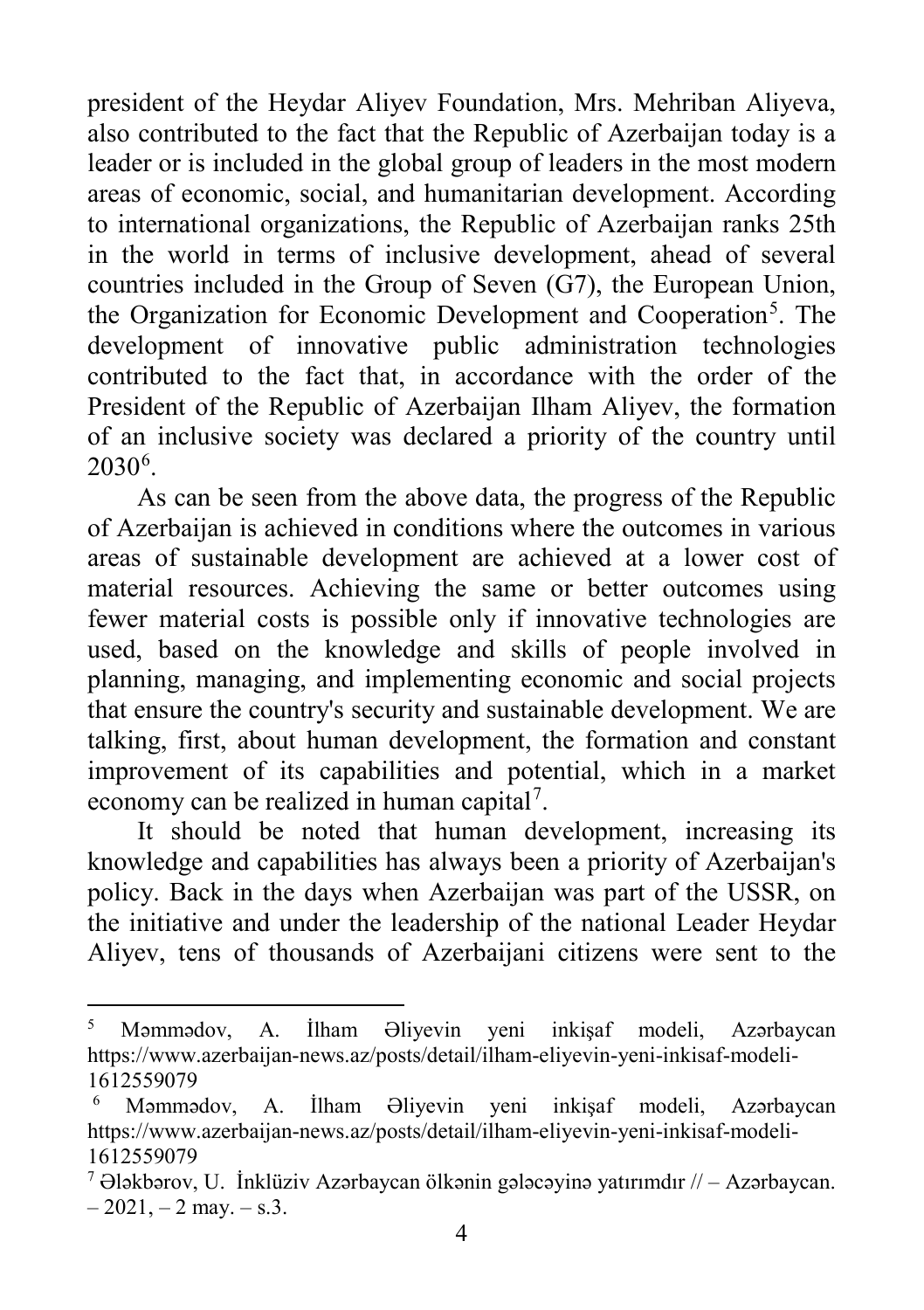leading universities of the country to be trained in modern areas of science and technology. Graduates of these universities have become carriers of highly qualified human capital, and contributed to the formation of a diaspora with a higher innovative potential and the ability to transform this potential into human capital also in host countries.

The development of the human potential to form human capital in the country especially intensified after 2003, when President of Azerbaijan Ilham Aliyev at the World Summit in Geneva presented the concept of transforming "black gold" into "human gold", which opened a wide road in the country to use the results of economic achievements for the development of education, healthcare, sports,<sup>[8](#page-4-0)</sup>.

The high efficiency of managing the material and human resources created in a historically short period of time was reflected not only in the results of the glorious Patriotic War, but also in the pace of post-war reconstruction, economic, social, and environmental rehabilitation of the territories liberated from occupation. An example is the construction of an international airport in Fizuli: in February 2021, the foundation was laid, and in September of the same year it already accepted modern aircrafts.

After the restoration of independence, in accordance with the agreement signed by the Government of Azerbaijan and the UN, studies began to be carried out in the country and the annual human development report was regularly published in Azerbaijani and English as the "Human Development Report". The leadership of this project was entrusted to Academician U.K. Alakbarov, who led similar projects in several countries before.

The languages that form the basis of our research are Azerbaijani, Russian, and English. Primary sources, especially on topics such as human capital and sustainable development, were researched in English. This is because the main studies were conducted in English, from UN programs to reports on the analysis of these programs.

<span id="page-4-0"></span><sup>8</sup> "Azərbaycan Respublikası regionlarının sosial-iqtisadi inkişaf Dövlət proqramı (2014-2018-cü illər) haqqında" Azərbaycan Respublikası Prezidentinin Fərmanı. Azərbaycan Prezidentinin Rəsmi İnternet Səhifəsi URL: <https://president.az/articles/11089>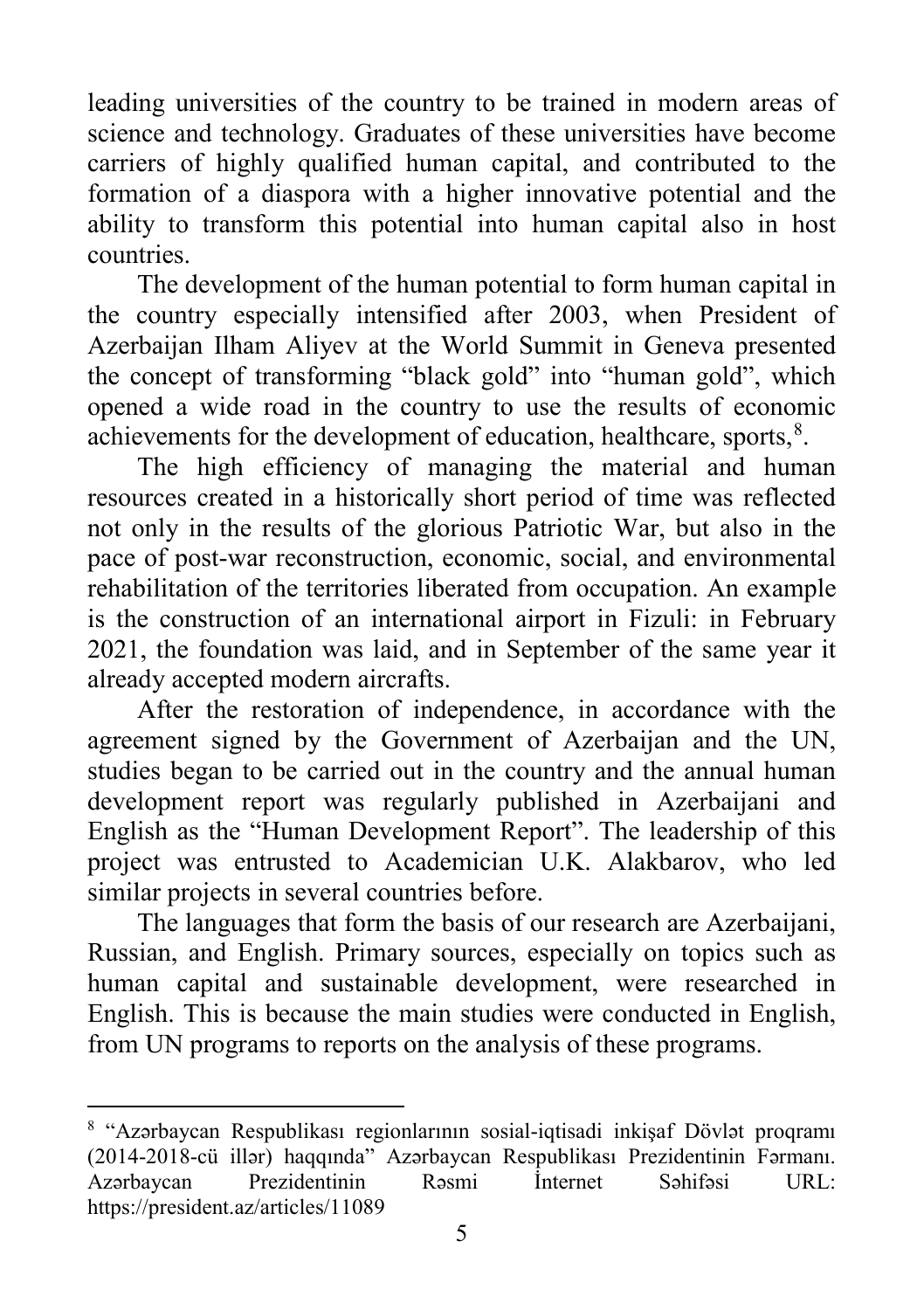The main literature on the topic of research in Azerbaijan is the works of Academician Urkhan Alekperov. Urkhan Alakbarov is one of the main researchers in this field in Azerbaijan, who is the author of many works on sustainable human development. The author's research work "Sustainable human development and the foundations of ecological civilization", being a study guide for universities, provides detailed information about sustainable human development and planning and management of ecological civilization, the formation of this direction as an interdisciplinary science, basic concepts, and theoretical sources<sup>[9](#page-5-0)</sup>.

The work "Fundamentals of human development", published in 2017, and prepared for universities, provides detailed information on the planning and management of human development, the formation of this area as an interdisciplinary science, basic concepts, and theoretical sources $10$ .

Urkhan Alakbarov's work "Fundamentals of sustainable development and management of ecological civilization", published in 2017, states that the current stage of civilization confirms that only effective public administration can ensure the security and prosperity of the country. The successful experience of the Azerbaijan Republic is big evidence of this. It is important to constantly update knowledge and skills in the field of development management to maintain a high level of well-being and ensure the political, economic, social and environmental security of the country<sup>11</sup>.

Urkhan Alakbarov's work "Fundamentals of managing inclusive development", published in 2018, states that inclusive development, which ensures the comprehensive development of the state and the well-being of all citizens, is one of the main priorities of modern public administration. Based on a comparative analysis of global indicators of inclusive development conducted by international organizations in 2018, the author shows that success in this area is

**.** 

<span id="page-5-0"></span> $9$  Ələkbərov, U.K. Davamlı insan inkişafı və ekoloji sivilizasiyanın əsasları  $/-$  Bakı: Təhsil, – 2013. – 222 s.

<span id="page-5-1"></span><sup>10</sup> Алакбаров, У.К. Основы человеческого развития / У.К. Алакбаров – Баку: Aspoliqraf, – 2017. – 303 c

<span id="page-5-2"></span><sup>11</sup> Ələkbərov, U.K. Davamlı inkişaf və ekoloji sivilizasiyasının idarə edilməsinin əsasları / U. Ələkbərov. – Bakı: Təhsil, – 2017. – 175 s.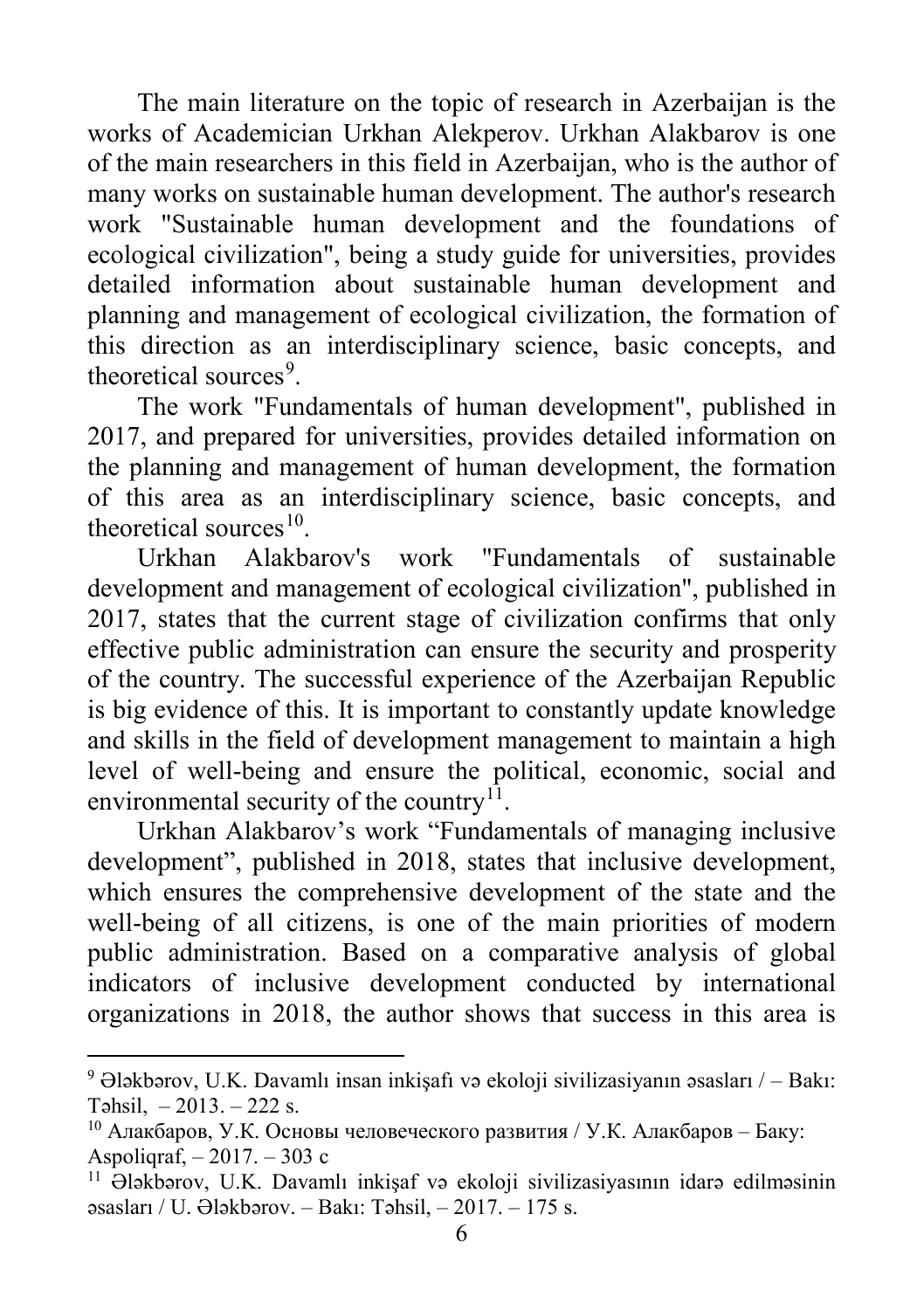mainly due to the use of innovative technologies in public administration. This is evidenced by the successful example of the Republic of Azerbaijan, which ensures maximum efficiency in the use of the existing economic potential for the inclusive development of the country. Maintaining this trend in the future requires the formation and continuous improvement of knowledge and skills in the field of monitoring, planning and managing sustainable inclusive development. The presented scientific work serves to achieve this goal and has no analogues in the world, it is intended for decision makers in the field of public development management, students of humanitarian and technical specialties, as well as advanced training specialists in the field of sustainable inclusive development<sup>[12](#page-6-0)</sup>.

Another valuable work by Academician Urkhan Alakbarov, published in 2018, is called "Improving human resources for sustainable development: the Azerbaijani model." In the work, the author notes that in the context of global challenges in the world, each country is the venue for the appropriate policy to ensure sustainable development. Therefore, it is necessary to carry out systematic reforms in the political and socio-economic spheres. The success of the reforms directly depends on the training of highly qualified specialists in the field of management and improvement of human resources. This work analyzes issues related to this field $13$ .

A significant contribution to the topic under study was made by the book "The Herritage of Heydar Aliyev. Azerbaijan Sustainable Development Strategy", which, at the initiative of the New Azerbaijan Party, is dedicated to the memory of the National Leader of the Azerbaijani people, the founder of the Party, Heydar Aliyev<sup>[14](#page-6-2)</sup>.

In the dissertation research, the scientific works of several authors in the field of human capital and sustainable development have been studied and systematically summarized.

<span id="page-6-0"></span>**<sup>.</sup>** <sup>12</sup> Ələkbərov, U.K. İnklüziv inkişafın idarə edilməsinin əsasları  $\pi/$  – Bakı: Təhsil, –  $2018. - 216$  s.

<span id="page-6-1"></span><sup>13</sup> Ələkbərov, U.K. Davamlı inkişaf naminə kadr potensialının təkmilləşdirilməsi: Azərbaycan modeli // – Bakı: Elmin İnkişafı Fondu, – 2018.

<span id="page-6-2"></span><sup>14</sup> Yeni Azərbaycan Partiyasının Katibliyi, Heydər Əliyev irsi. Azərbaycanın davamlı inkişaf strategiyası // – Bakı: Azərbaycan, – 2006.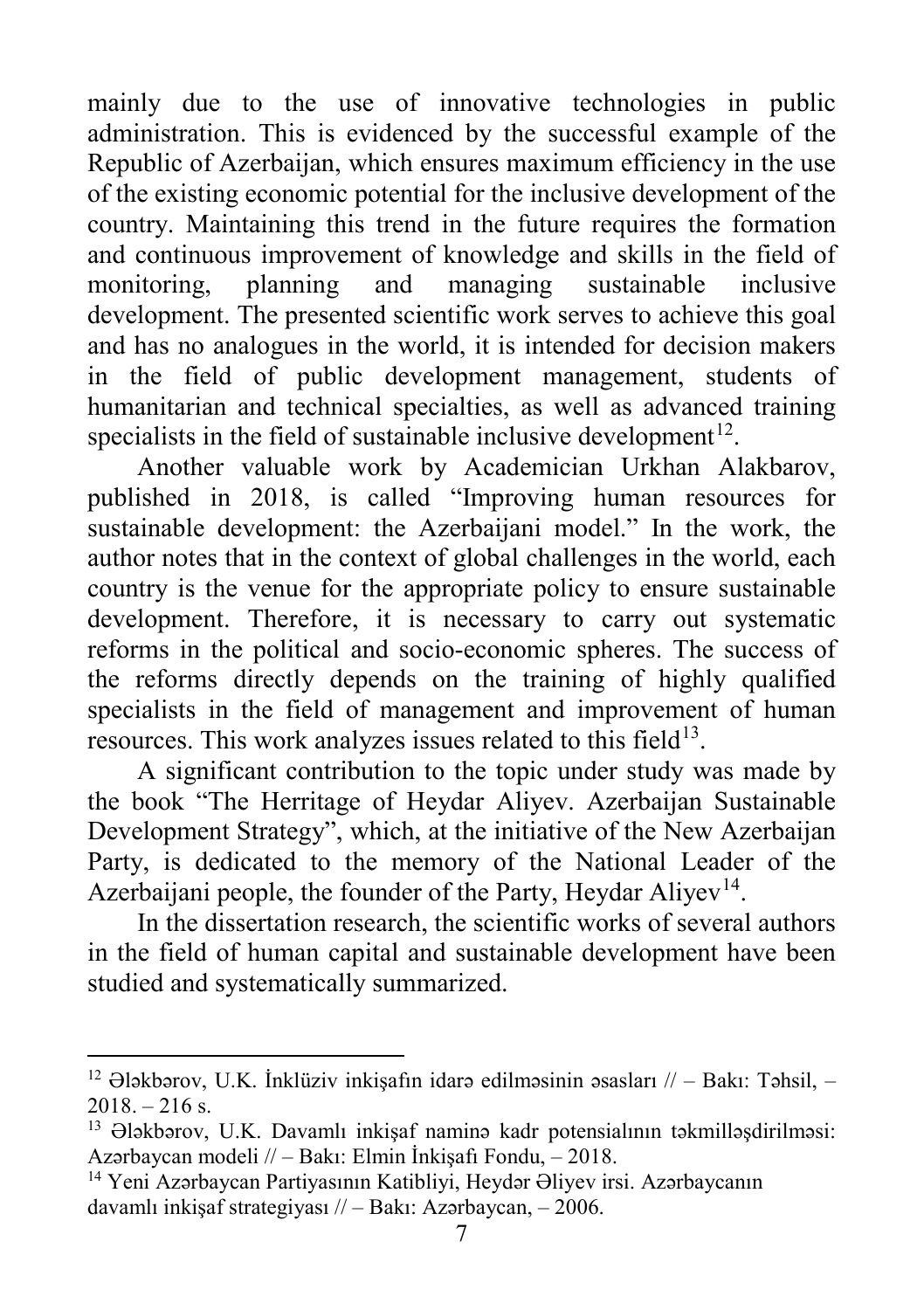The dissertation research also reflected the works of Azerbaijani scientists K. Imanov, Sh. Hajiyev, M. Gasimli, T. Aliyev, L. Babayev, S. Mammadova $^{15}$  $^{15}$  $^{15}$ .

Russian scientific literature is reflected in the works of researchers of human capital and topical issues of human development O. Ivanov, E. Kataytseva, E. Kotyrlo, P. Lemanova, O. Pavlova, K. Ustinova, I. Tsapenko, K. Romanova, V. Smirnov<sup>16</sup>.

The Western scientific literature on this topic is very extensive. The study of issues of human development and the development of human capital was carried out considering the analysis of the conceptual and theoretical foundations and the assessment of practical results and achievements. In the study of the historical development of the theory of human capital, the works of Aristotle, W. Petty, A. Smith, D. Ricardo, F. Quesnay, D. Mill, K. Marx, A. Marshall were considered<sup>[17](#page-7-2)</sup>. In the definition of human capital and the development

-

<span id="page-7-0"></span><sup>15</sup> Əliyev, T. və Babayev, L. Regional innovasiya sisteminin təşkili və idarə edilməsi

<sup>//</sup> T. Əliyev və L. Babayev **–** Bakı: Elm və təhsil, **–** 2017, – 217 s; İmanov, K.

Əqli mülkiyyət dünən, bu gün və sabah / K. İmanov – Bakı: Azərbaycan

Respublikası Müəllif Hüquqları Agentliyi, – 2016, – 42 s; Qasımlı, M. Heydər

Əliyev – istiqlala gedən yol (1969-1987-ci illər) / M.C. Qasımlı – Bakı: Universitet, – 2006, – 608 s; Məmmədova, S.İ. Davamlı inkişafa keçid siyasəti: dünya dövlətləri

və Azərbaycanın təcrübəsi // "Geostrategiya". 2011. № 4(04). s. 20-27.

<span id="page-7-1"></span> $16$  Иванов, О.И. Человеческий потенциал (формирование, развитие, использование) / ИПРЭ РАН. СПбГУ. – СПб: Скифия-принт, – 2013, – 281 c; Катайцева, Е.А. Сущность понятия «Человеческий потенциал» // Вестник Российской академии государственной службы при Президенте Российской Федерации, – 2009. – № 6, – с. 30-35; Леманова, П.В. Социальная политика в управлении развитием человеческого капитала: Учебное пособие. / – Москва: Издательский дом Академии Естествознания, – 2016, – 540 c; Романова, К.С. Человеческий потенциал в контексте социальных трансформаций: проблемы и тенденции // Научный ежегодник ИФиП УрОРАН, – 2012. №12, – c. 166-177; Устинова К.А. Человеческий капитал в инновационной экономике: Монография / К.А.Устинова, Е.С. Губанова, Г.В. Леонидова – Вологда:

Институт социально-экономического развития территорий: РАН, – 2015. – 195 с. etc.

<span id="page-7-2"></span><sup>&</sup>lt;sup>17</sup> Аристотель. Политика / Аристотель – Москва: АСТ – 2010, – с. 231; Петти, В. Экономические и статистические работы / под ред. д-ра экон. наук. М. Смит; Предисл. д-ра экон. наук Д. Розенберга. – Москва: Соцэкгиз, –1940, – с. 82; Петти, В., Смит, А., Рикардо, Д. Антология экономической классики. В 2 т. Т.1. / Петти В., Смит А., Рикардо Д., – Москва: Эконов, – 1993, – 474 c;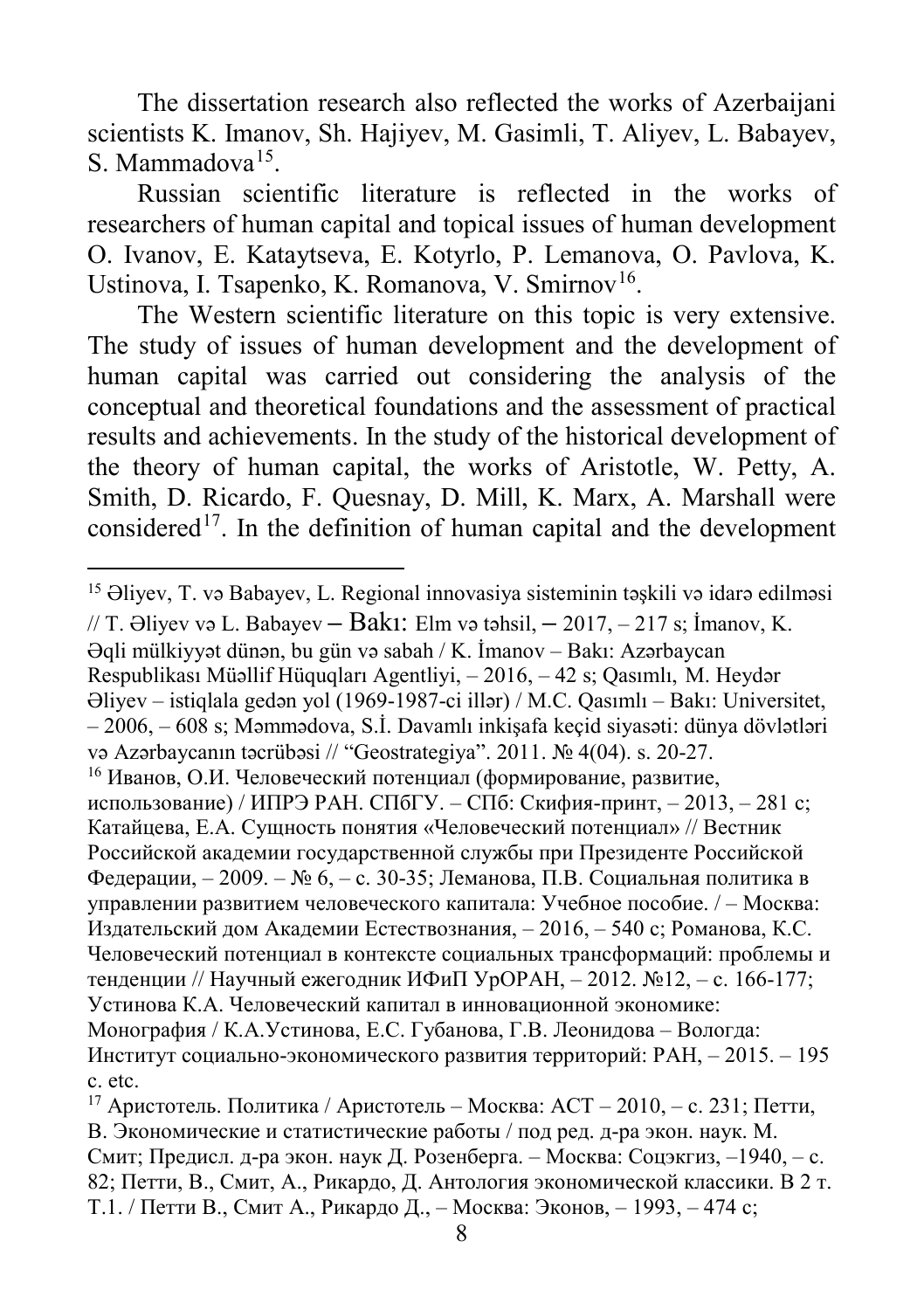of the modern theory of human capital, special attention was paid to the works of T. Schulz and G. Becker, L. Thurow. To study the factors affecting human capital, the works of the economist G. Becker, a representative of the Chicago School of Economics, are of the greatest scientific interest<sup>18</sup>. T. Schultz's article "Investing in Human Capital" notes that since the end of World War II, the world has witnessed tremendous economic growth, reduced poverty, and increased life expectancy, but all this supported life on Earth due to weakened systems and exposure of future generations to planetary risks<sup>19</sup>.

To assess the impact of UN global programs on human development and sustainable development processes, UNDP reports on human development, declarations and resolutions of the UN General Assembly, reports of the World Bank, the World Economic Forum and other UN structures were studied and analyzed.

An analysis of the scientific literature on the research topic showed that various aspects have been studied by Azerbaijani and foreign authors, but the problematic aspects of this study have not been researched in this fomulation.

**The object and the subject of the research.** The object of this study is to study the influence of various factors on the formation of human potential and the transformation of this potential into human capital as a tool for effective management of the country's sustainable development and the formation of an inclusive society. As a subject of the dissertation, the dynamics and various stages of the formation and development of human potential and human capital in the Republic of Azerbaijan are analyzed. The subject of the study is also the relationship between managing the level of human capital development and the country's success in the field of economic, social and humanitarian development, ensuring modern and future military security of the country.

**.** 

Маршалл, А. Принципы экономической науки. // – Москва: Прогресс, – 1993, – 232 c. etc.<br><sup>18</sup> Becker, G. Investment in Human Capital: A Theoretical Analysis // The Journal of

<span id="page-8-0"></span>Political Economy - 1962 vol. 70, no.5, part 2, pp. 9-49.

<span id="page-8-1"></span><sup>&</sup>lt;sup>19</sup> Schultz, T.W. Investment in Human Capital // - American Economic Review -1961, vol.51, pp.1-17.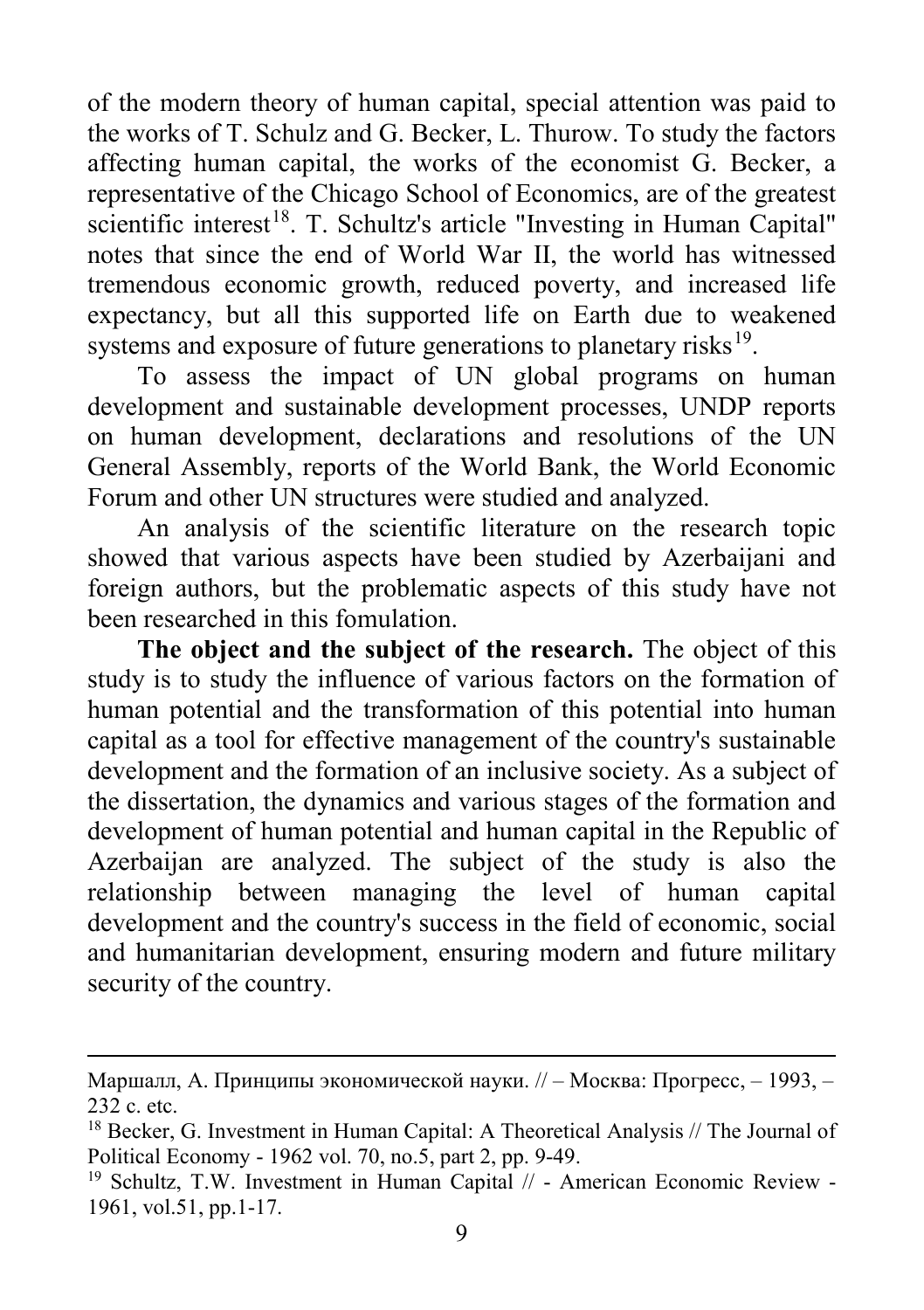**Goals and objectives of the research.** The purpose of the study is to study the current state and prospects of human development as the most important factor in the formation of people's potential and its transformation into human capital to optimally manage the processes of sustainable development, draw appropriate conclusions and put forward the necessary recommendations based on them.

To achieve this, the applicant sought to determine and perform the following specific objectives of the reseacrh:

> - to analyze at a conceptual level human development and the development of human capital, as well as factors influencing the mobilization of human capital;

> - to conduct a systematic analysis of the public policy aimed at the formation and development of human capital in the Republic of Azerbaijan;

> - to analyze the results of the implementation of the Millennium Development Goals program and the impact of the lobal Sustainable Development Goals on human development and their integration into the development strategy of the Republic of Azerbaijan;

> - to analyze the statistics and assessment of the socioeconomic policy of the Republic of Azerbaijan by international organizations in terms of the formation and level of development of human potential;

> - to conduct an analysis of the features and determine the prospects for the development of human capital as a factor of the sustainable development of the Republic of Azerbaijan.

**Research methods.** In this research, various principles and approaches are used to trace the dynamics of the development of the human potential, the formation of human capital in the Republic of Azerbaijan. In evaluating the effectiveness of policies in this area, methods of comparative statistics and systematic data analysis were used. All data are based on statistically reliable data from national and international development institutions.

**The main provisions of the thesis defence.** The main provisions defended in the dissertation are as follows:

> - The Republic of Azerbaijan, in accordance with the general strategy of national development, is implementing a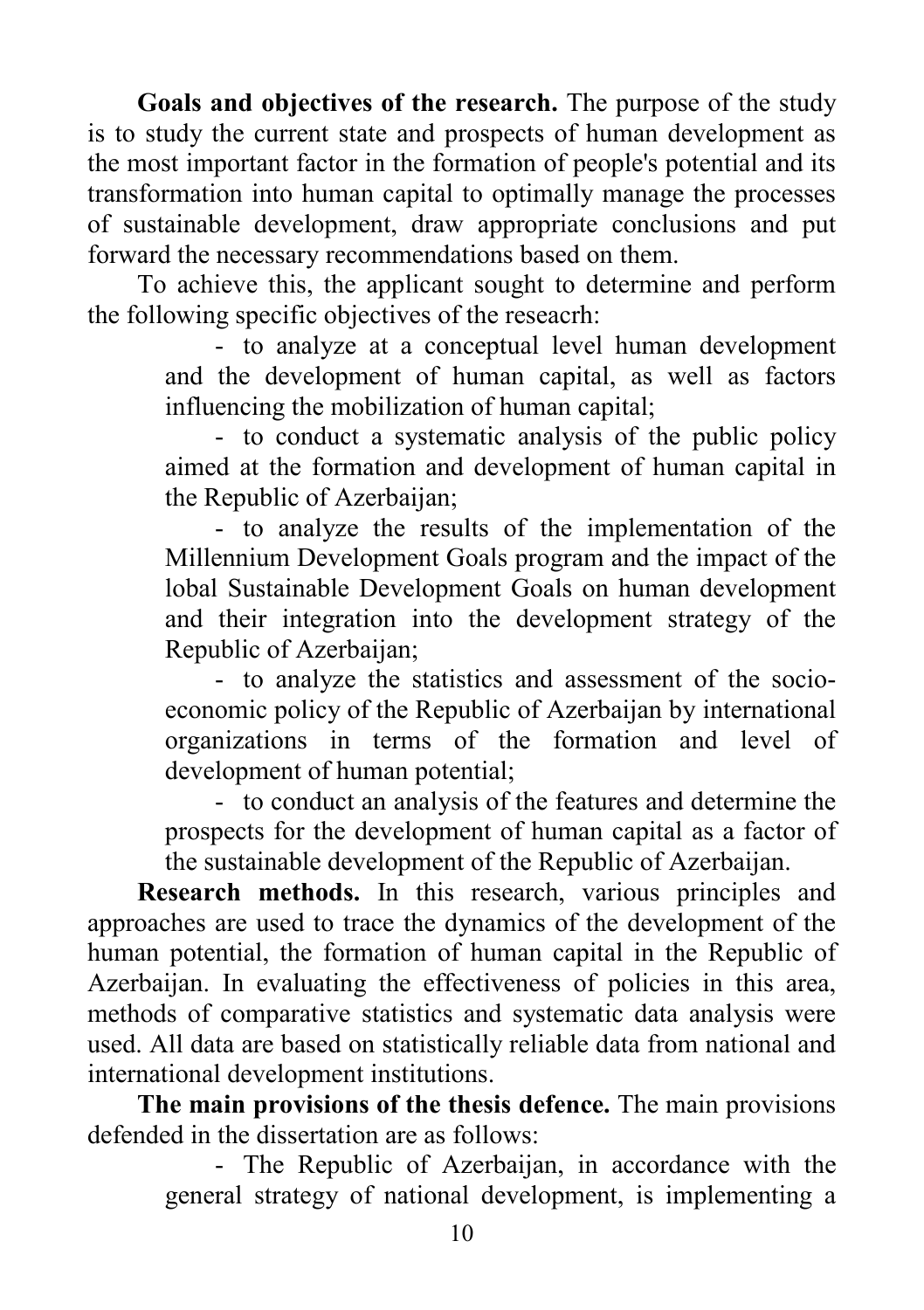policy that has allowed the country to achieve high results in the field of economic, social and humanitarian development, ensuring security and restoring the territorial integrity of the country in a historically short period of time. This process is based on innovative public administration mechanisms aimed at developing human potential and transforming this potential into human capital.

- The National human capital development strategy is based on the established and constantly improving system of human potential formation, including through the development of education, science, culture, healthcare and sports.

- The public policy of the Republic of Azerbaijan in the field of formation and mobilization of human capital is highly effective, which is confirmed by a comparative analysis of the country's economic and social indicators with those of other countries with developed economies.

- The process of further improvement of the policy in the field of human capital formation provides for the need to constantly update the specializations of training human resources, considering the goals of advanced development, state and public monitoring of this process.

**Scientific novelty of the research.** In this research, for the first time, based on the use of quantitative and qualitative indicators, the features of the development of human potential in the country as the basis for the formation and mobilization of human capital to effectively manage the processes of sustainable development and solve national priorities for the country are studied.

An analysis of the dynamics of this process in the framework of the study showed that the effectiveness of the formation of human potential and the transformation of this potential into human capital in the Republic of Azerbaijan received special development after 2003, when the President of the country Ilham Aliyev at the World Summit in Geneva presented the national concept of sustainable development of the country through the formation of human potential based on the transformation of "black gold" (income from the production and sale of hydrocarbons) into "human gold" (the formation of highly competitive human potential).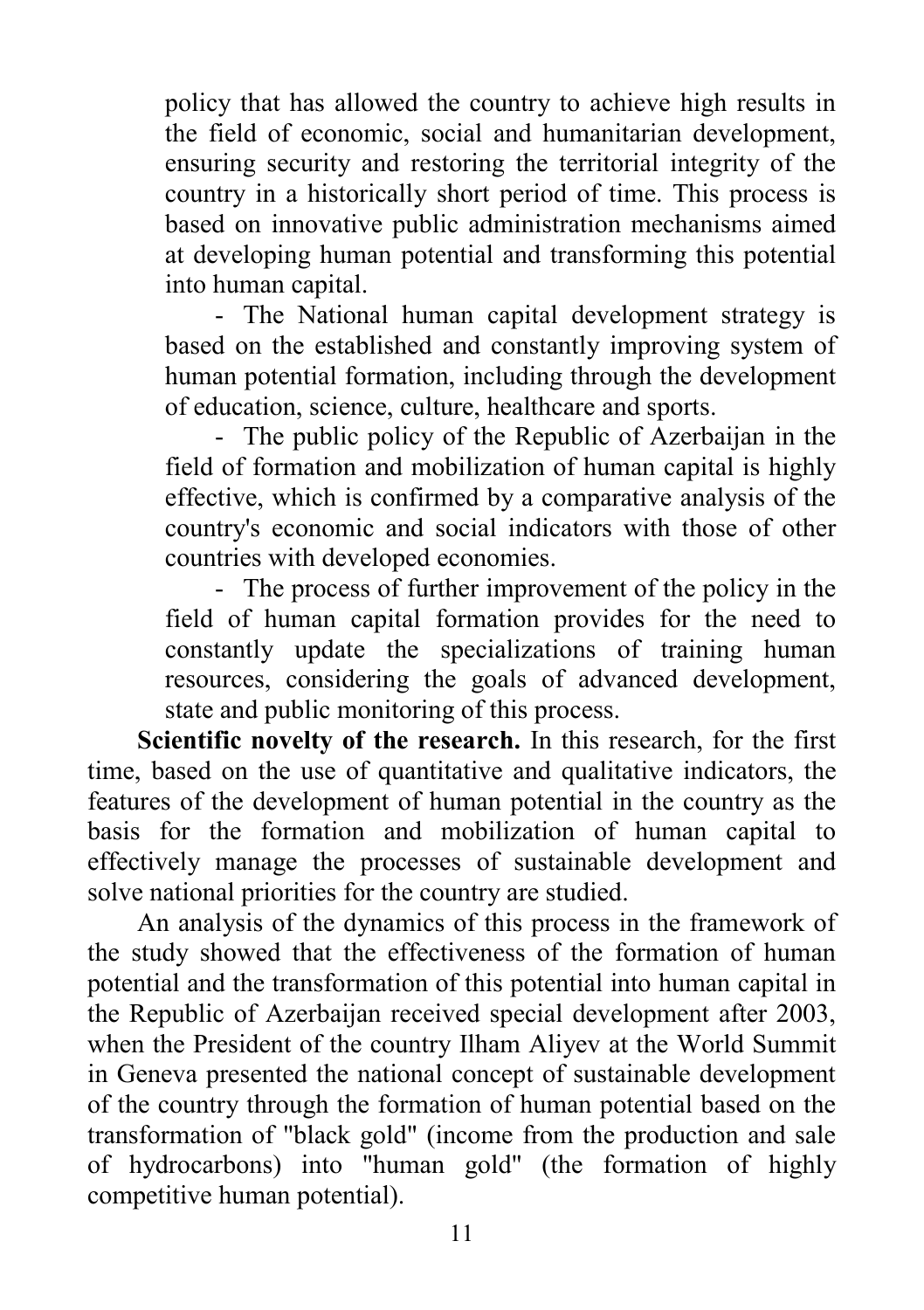It is substantiated that in the successful development of human potential and the formation of human capital, a significant role belongs to the First Vice-President of the Republic of Azerbaijan, President of the Heydar Aliyev Foundation, Mrs. Mehriban Aliyeva in the field of initiating, organizing and implementing programs at the national and international levels in the field of human potential and human capital formation through the integrated development of health care, education, culture and ensuring their inclusiveness by covering also persons with disabilities.

It is argued that the management of the processes of planning and implementation of measures for the development of highly competitive human potential and the formation of human capital in Azerbaijan was carried out based on a set of sequential activities for the development of science, education, health and sports, and the improvement of the natural environment. Studies have shown that high efficiency in practice, the formation of highly competitive human potential, as the basis of modern human capital, is achieved using synergistic technologies for managing public development processes with the involvement of national and international development institutions, civil society, and a wide practice of volunteering in partnership.

It has been proved that the integrated system of human potential and human capital formation used in the Republic of Azerbaijan is highly effective and provides advanced economic and social development, high defense capability of the country.

Comparative studies have shown that a further increase in the efficiency of human capital formation predetermines the need to consider the requirements of a promising labor market when determining specializations in the process of training personnel in higher and secondary educational institutions in the country.

**Theoretical and practical significance of the research.** The theoretical significance of this study lies in establishing the fact that the most effective process of building human potential and mobilizing human capital for sustainable development is achieved when this process is carried out under the conditions of using synergistic technologies for managing public development processes. Setting priorities for the development of human capital and involving all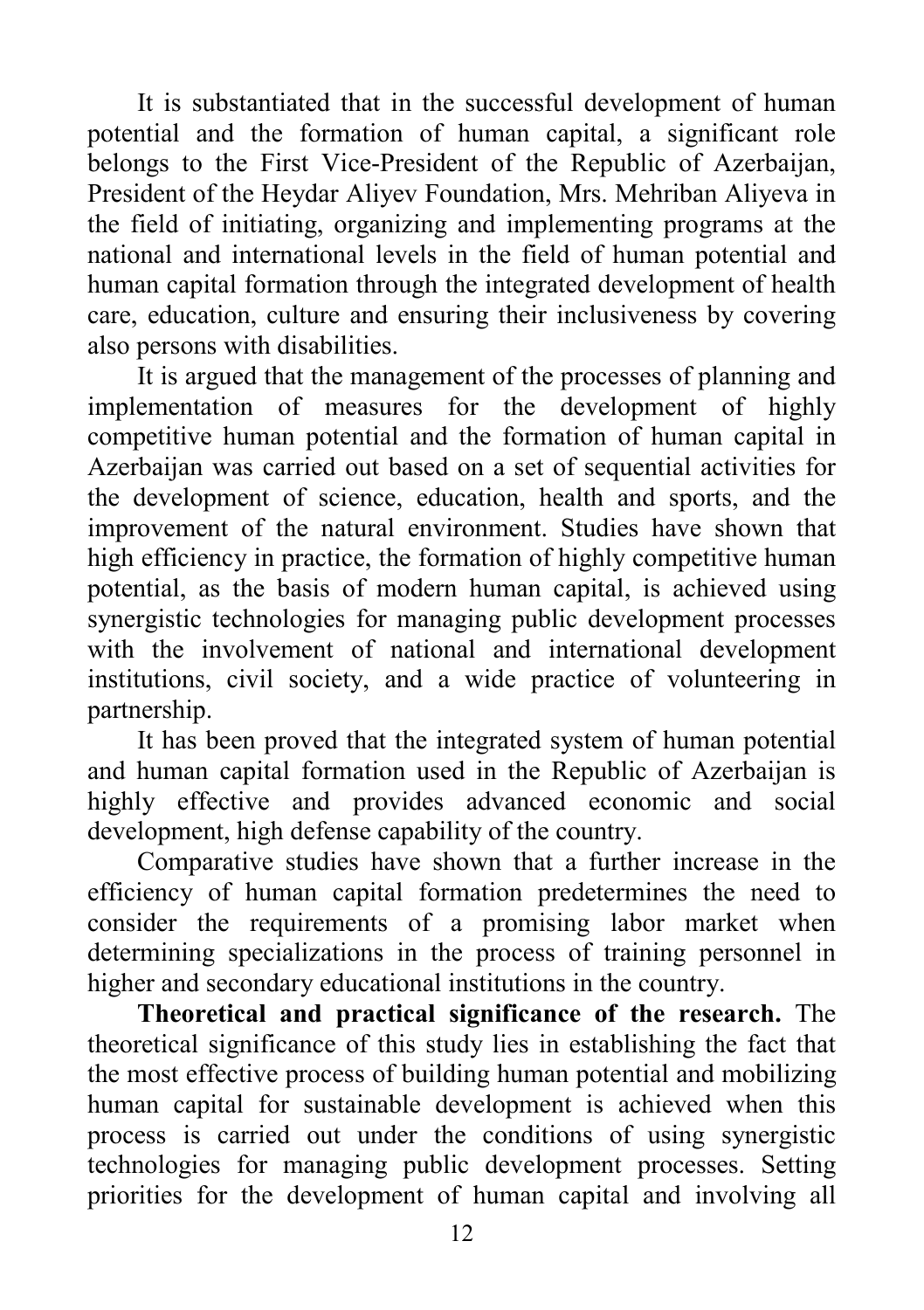national actors and international partners in the process of their preparation and implementation is the most important condition for the formation and mobilization of highly competitive human capital. This work can serve as a prerequisite for further research on this problem.

The practical significance of this work is related to the fact that, as the results of the study showed, the national strategy of the Republic of Azerbaijan in the field of formation of competitive human capital is the most important condition for the sustainable development of the country and the formation of an inclusive society. The parallel success of the Republic of Azerbaijan in the formation of human potential and, at the same time, high achievements in the economy, social area and the field of ensuring the country's military security confirm this practical conclusion. The results of the study and its materials can be used by government agencies involved in this area, as well as in the teaching of relevant disciplines in the country's universities.

**Approbation and application.** The results of this work are reflected in the works published by the author in 14 articles and materials of scientific conferences in the Republic of Azerbaijan and abroad, in particular in such articles as "The role of the National Leader Heydar Aliyev in the formation and development of human potential in Azerbaijan", "Formation and development of human capital in Azerbaijan Republic", "The role of effective public administration in the development of human capital in the Republic of Azerbaijan", "Education is a driving factor in the reproduction of high-quality human capital in the tourism industry of the Republic of Azerbaijan" (Kyiv), "Analysis of the main factors affecting the development of human capital as one of the key strategic objectives in the Republic of Azerbaijan" (Dnepropetrovsk), "The tasks of improving human capital in the conditions of the formation of an innovative economy" (Tbilisi), "The impact of sustainable development in the Republic of Azerbaijan on the development of human potential" (Gyo teborg), also in the abstracts of the author's speeches at conferences.

The results of this research are used during lectures and practical classes at the "Department of planning and management of sustainable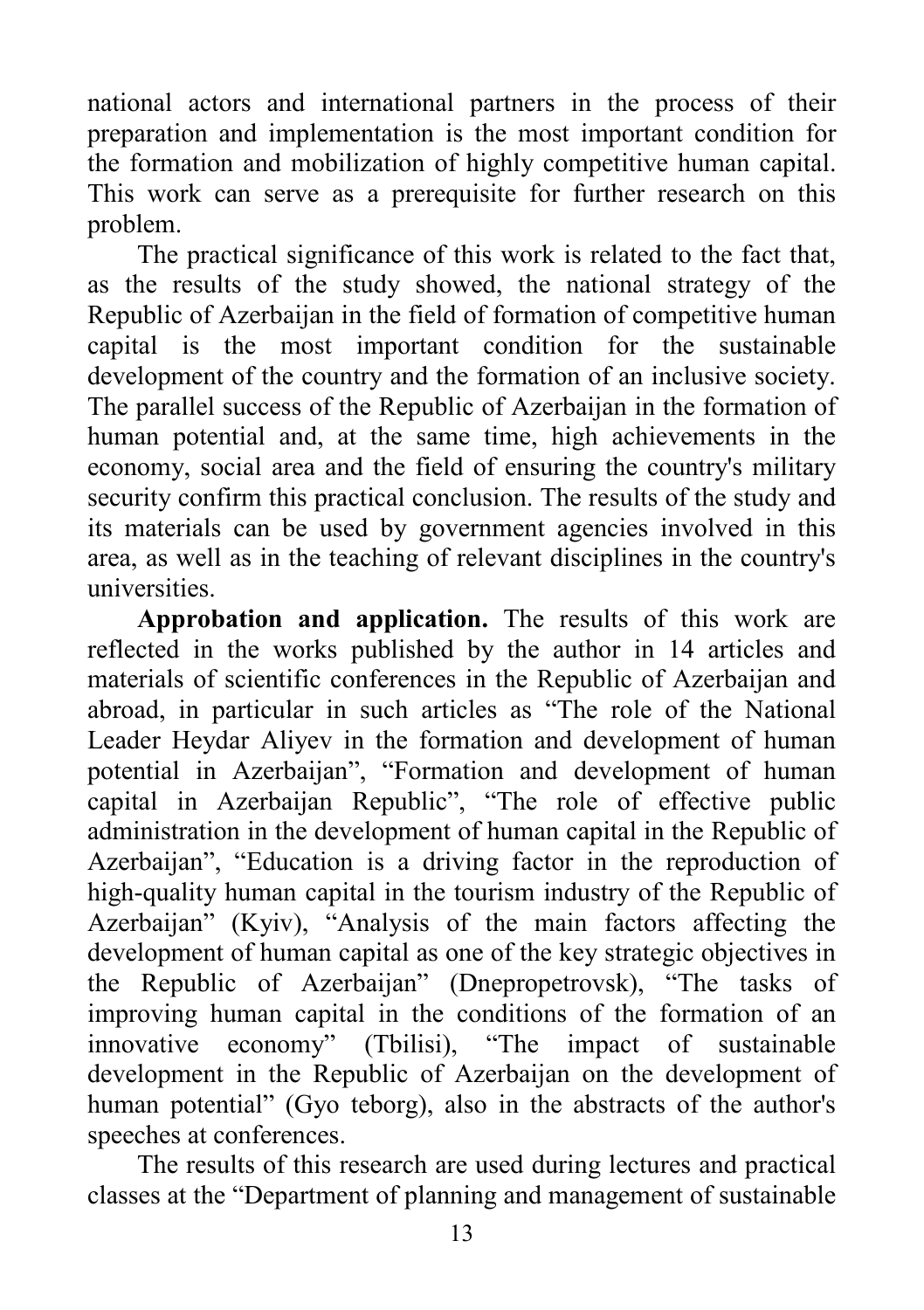development" of the Academy of Public Administration under the President of the Republic of Azerbaijan.

**Organization in which the thesis has been carried out.** The dissertation work was carried out at the "Department of planning and management of sustainable development" of the Academy of Public Administration under the President of the Republic of Azerbaijan.

**Structural sections and total volume of the dissertation (with**  symbols). The research work consists of an introduction, three chapters, nine paragraphs, a conclusion and a list of references.

Introduction – 18 585 characters, Chapter I - 52 248 characters, Chapter II - 68 269 characters, Chapter IIİ - 54 991 characters Conclusion - 7 127 characters, List of references – 25 183 characters, the total volume of the dissertation is 226 403 characters.

#### **THE MAIN CONTENT OF THE RESEARCH**

The **Introduction** section substantiates the relevance and scientific significance of the topic, considers the knowledge degree of the problem, determines the object and subject of research, goals and objectives, research methods, its scientific novelty, as well as theoretical and practical significance.

The first chapter of the study is entitled **"Conceptual foundations for the formation and development of the concept of human capital as a category of socio-economic development."** The first paragraph of this chapter is entitled **"The genesis, development and transformation of the theory of human capital."** This section describes human capital, the history of the development of the concept of human capital and the theory of human capital. The works of outstanding scientists, economists of different eras are studied in detail.

A retrospective analysis of the evolutionary development of the theory of human capital has shown that today the theory of human capital is based on a strong scientific tradition and is the theoretical basis for developing programs for the further development of education systems, science, healthcare, the distribution of migration flows, etc., as well as integrated methods for calculating human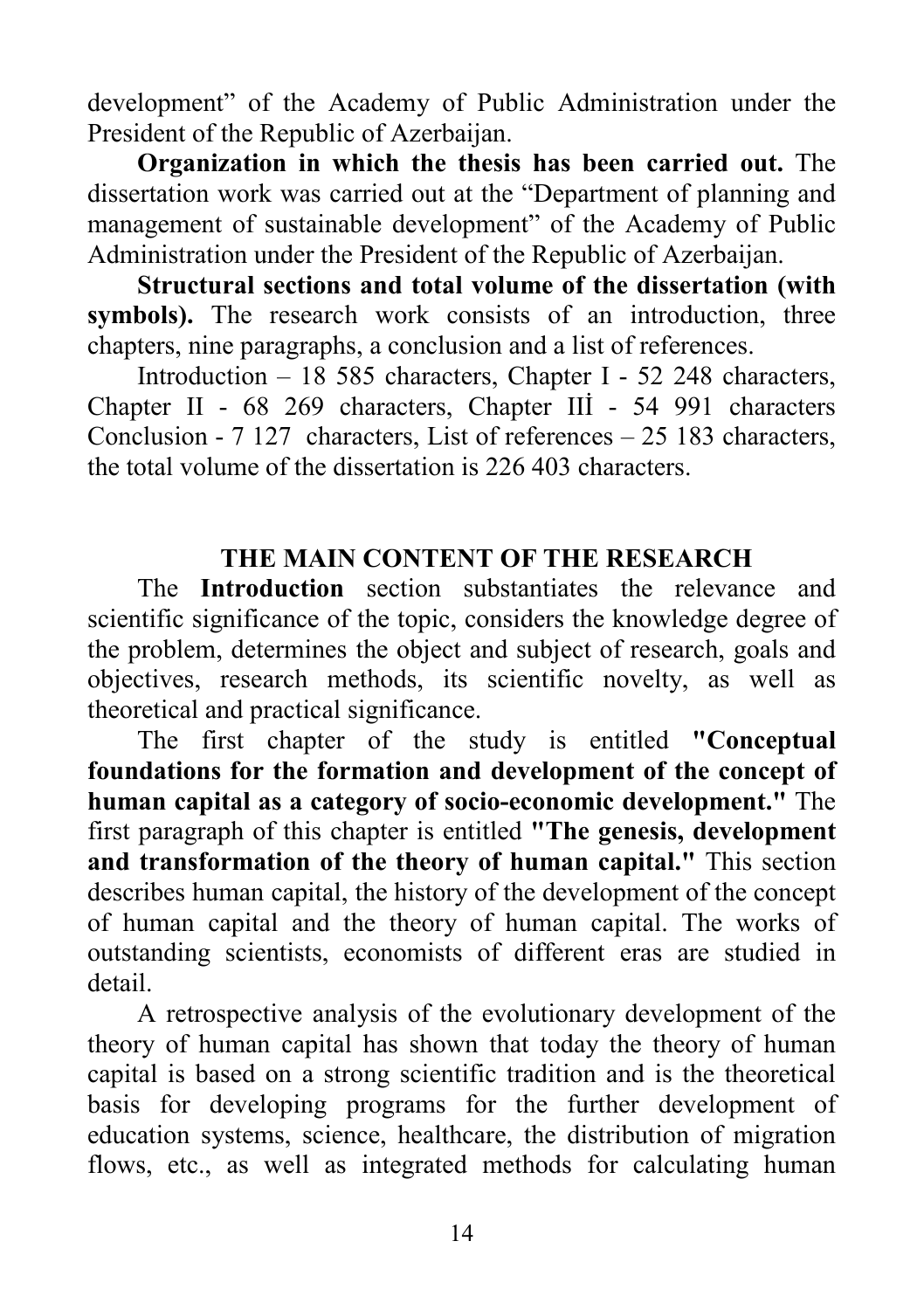capital and assessing its impact on the socio-economic development of countries.

Human potential, transforming into human capital, becomes the platform for building a modern social and cultural environment, a new knowledge economy, innovative technologies and global information systems. These principles, as well as their improvement, considering constantly changing tasks and conditions, underlie the rapid economic and social development of the Republic of Azerbaijan<sup>[20](#page-14-0)</sup>.

The paragraph reveals the stages of development of human capital, analyzes the mechanisms of public administration of human capital in the Republic of Azerbaijan, determines the structure of human capital and the relationship between individual structures. This paragraph also draws the relationship and difference between the definitions of human capital and human potential.

The effectiveness of the process of formation of human potential by increasing knowledge, skills, expanding participation, and increasing social responsibility depends on the interaction of public bodies, civil society and private business. This is an important element in the formation of national human capital. It should be noted that in the Republic of Azerbaijan the concept of human capital is used to a greater extent to characterize the opportunities that people have due to their knowledge and skills, the ability to implement them in everyday life.

The second paragraph of the first chapter is entitled **"The main factors influencing the formation of human potential and the reproduction of human capital."** This paragraph discusses the main factors influencing the formation of human potential and the reproduction of human capital. In this process, the role of environmental factors, such as global climate change, as well as the emergence of pandemics and their consequences, is also important in ensuring the achievement of sustainable development goals and the formation of an inclusive society. The latter is extremely important, since the building of an inclusive society in Azerbaijan has been

**.** 

<span id="page-14-0"></span><sup>20</sup> İlham Əliyevin BMT-nin Asiya və Sakit okean üçün İqtisadi və Sosial Komissiyasının 77-ci sessiyasında videoformatda çıxışı təqdim edilib URL[:https://president.az/articles/51287](https://president.az/articles/51287)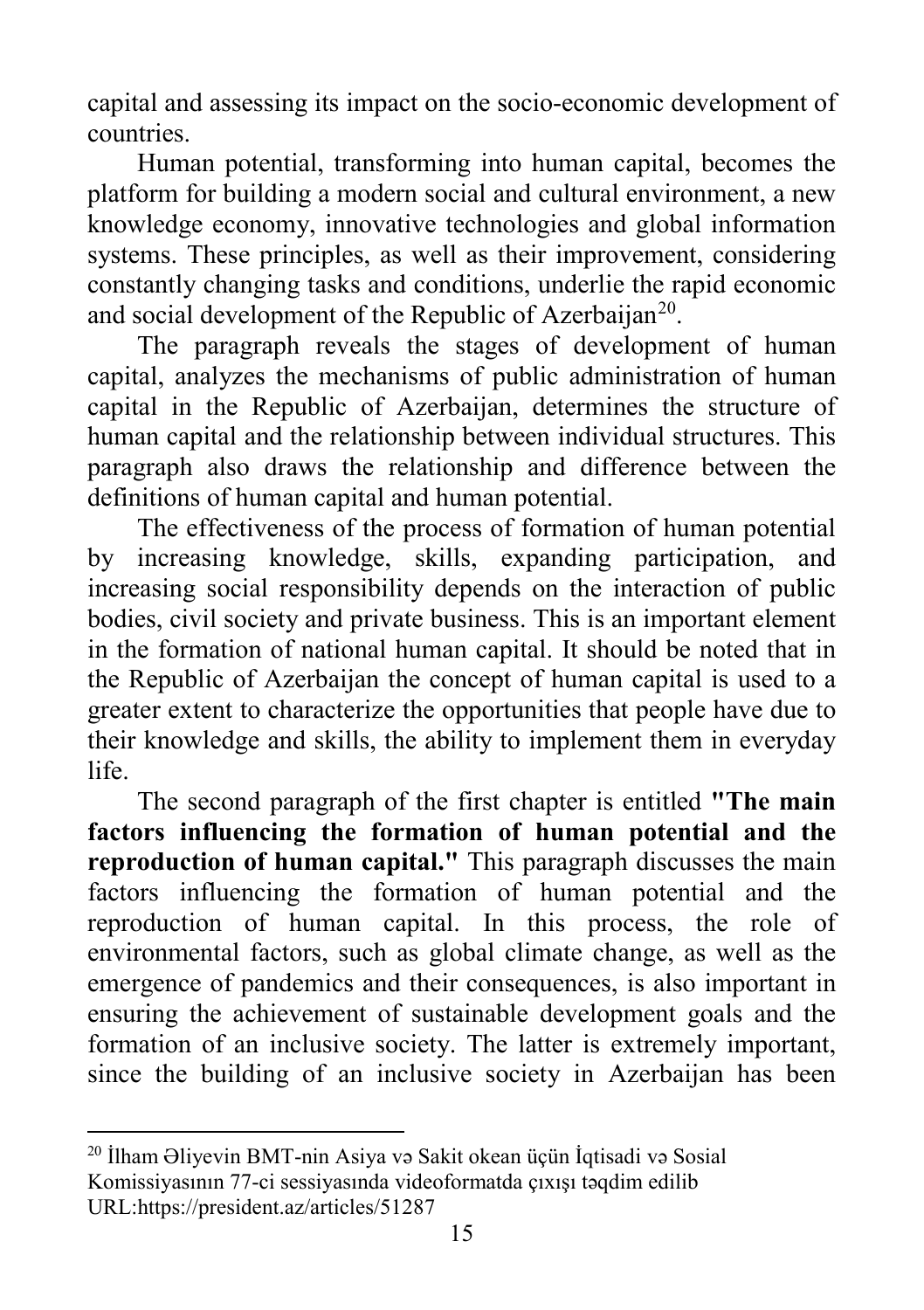identified by the President of the country, Ilham Aliyev, as a priority until 2030. The structure of human potential is revealed.

The paragraph establishes a link between investment in the components of human potential and the development of human capital. The analysis found that the most important investments in human capital are investments in education and health. It should be noted that education is crucial. As noted, after the restoration of its independence, the Republic of Azerbaijan paid considerable attention to the development of education. This has been reflected in several ways. The concept of the President of the country Ilham Aliyev, announced at the World Summit in Geneva on the transformation of "black gold" (economic dividends from the extraction and sale of oil and gas) into "human gold", (the formation of highly qualified potential) was aimed primarily at creating a material base for the development of education in the country at various levels. Investments in innovative scientific research, theoretical and practical scientific activities can be fully defined as investments in human capital. Significant progress has been achieved in the Republic of Azerbaijan in the field of research of theoretical foundations and practical ways to improve the efficiency of management of public administration processes.

In this paragraph, the stages of the formation of human potential during the life cycle were also studied. In the dissertation, human capital is considered as a multi-level structure, in which the microlevel (individual human capital) is a platform for the formation of the next two levels. The meso-level (corporate human capital) is the human capital within the organization. The macro-level is the national human capital, which is the economic expression of human potential, an integral part of national wealth and the main intensive factor in the development of the economy and society.

Among the tools of human capital, the policy of "soft power" is especially noted. A vivid example of the successful application of the policy of "soft power" is the activity of the First vice-president of the Republic of Azerbaijan Mehriban Aliyeva. Having laid the Foundation of the Heydar Aliyev Foundation in 2004, Mehriban Aliyeva created the institutional base of "soft power" to promote the values and ideals of Azerbaijan.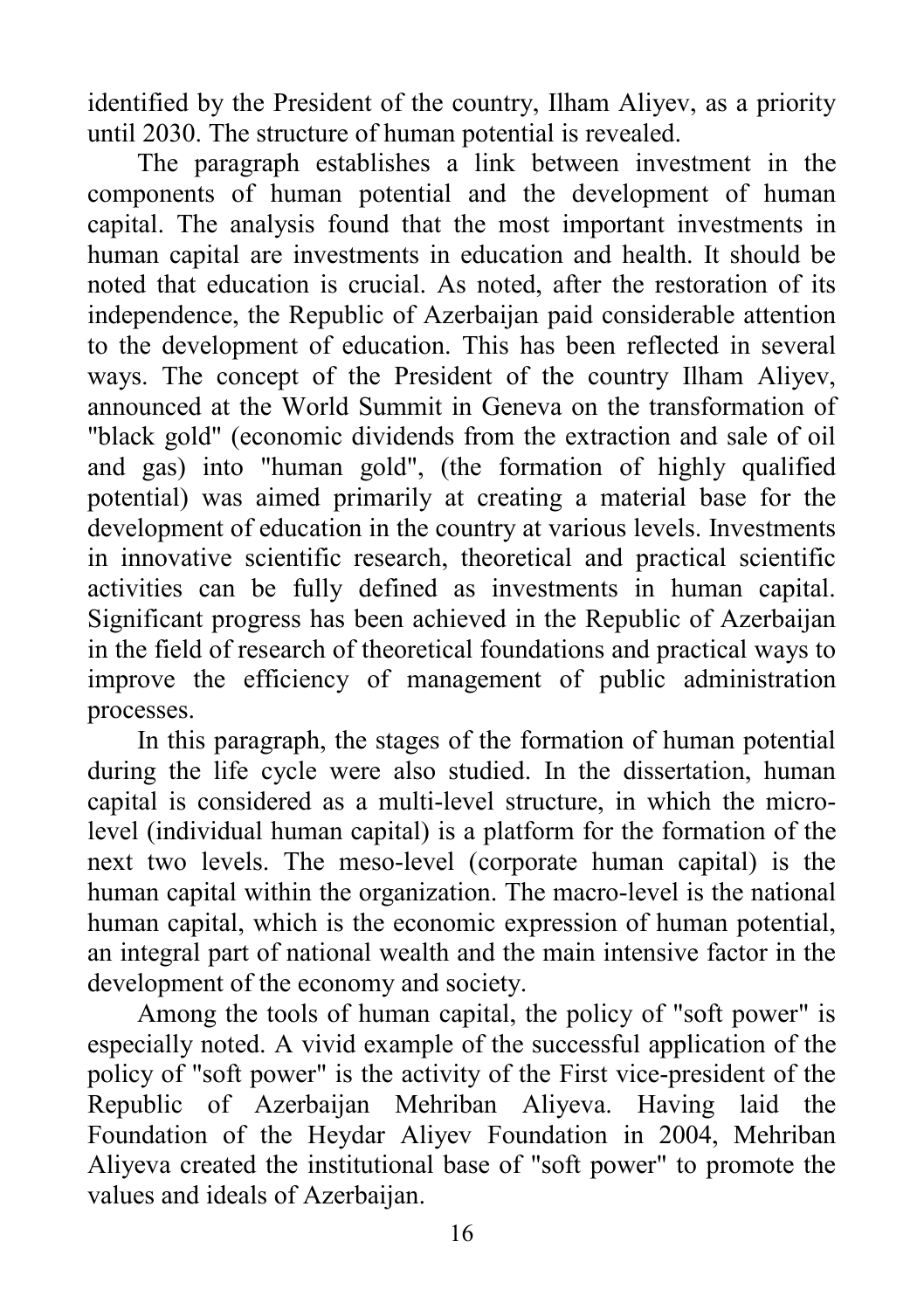The third paragraph of the first chapter is entitled "**Formation and development of human capital in the Republic of Azerbaijan".** This paragraph analyse the formation and development of human capital in the Republic of Azerbaijan. The paragraph describes the achievements of the Republic of Azerbaijan in the field of human capital since independence in 1991. The author states that the national Leader Heydar Aliyev, having shown great dedication in the difficult times of Azerbaijan, paid special attention and time to the development of human capital, which is an urgent problem in our country. Human capital, which has been gradually formed and developed since the 1990s, has always been a priority in the public policy of Azerbaijan. In this paragraph, the author suggests that the Azerbaijan model can be an example for other countries in this area. Public organizations play a special role in the development of human potential. The Heydar Aliyev Foundation is one of the key organizations that makes a significant contribution to the development of human potential. The First vice-president of the Republic of Azerbaijan, president of the Heydar Aliyev Foundation Mehriban Aliyeva has been successfully implementing the model of interaction between governmental and public organizations in national programs of innovative development for many years.

The paragraph notes that the ongoing reforms to transform "black gold into human gold" continue through closer interaction between the education system, the labor market, the creation of new high-tech enterprises, and the successful implementation of state economic programs and concepts. Since 2013, the expansion of innovative activity in all sectors of the economy has become one of the main directions in economic development.

The annually increasing expenditures of the state budget on education, health care, social protection increase the importance and effectiveness of the development of human potential and human capital, which is reflected in national and international reports. The development of the ICT sector, innovative technologies, the introduction of knowledge-intensive branches of modern industry, the creation and development of technological parks have significantly increased the requirements for the higher education system. The scientific and technical base is being improved and developed thanks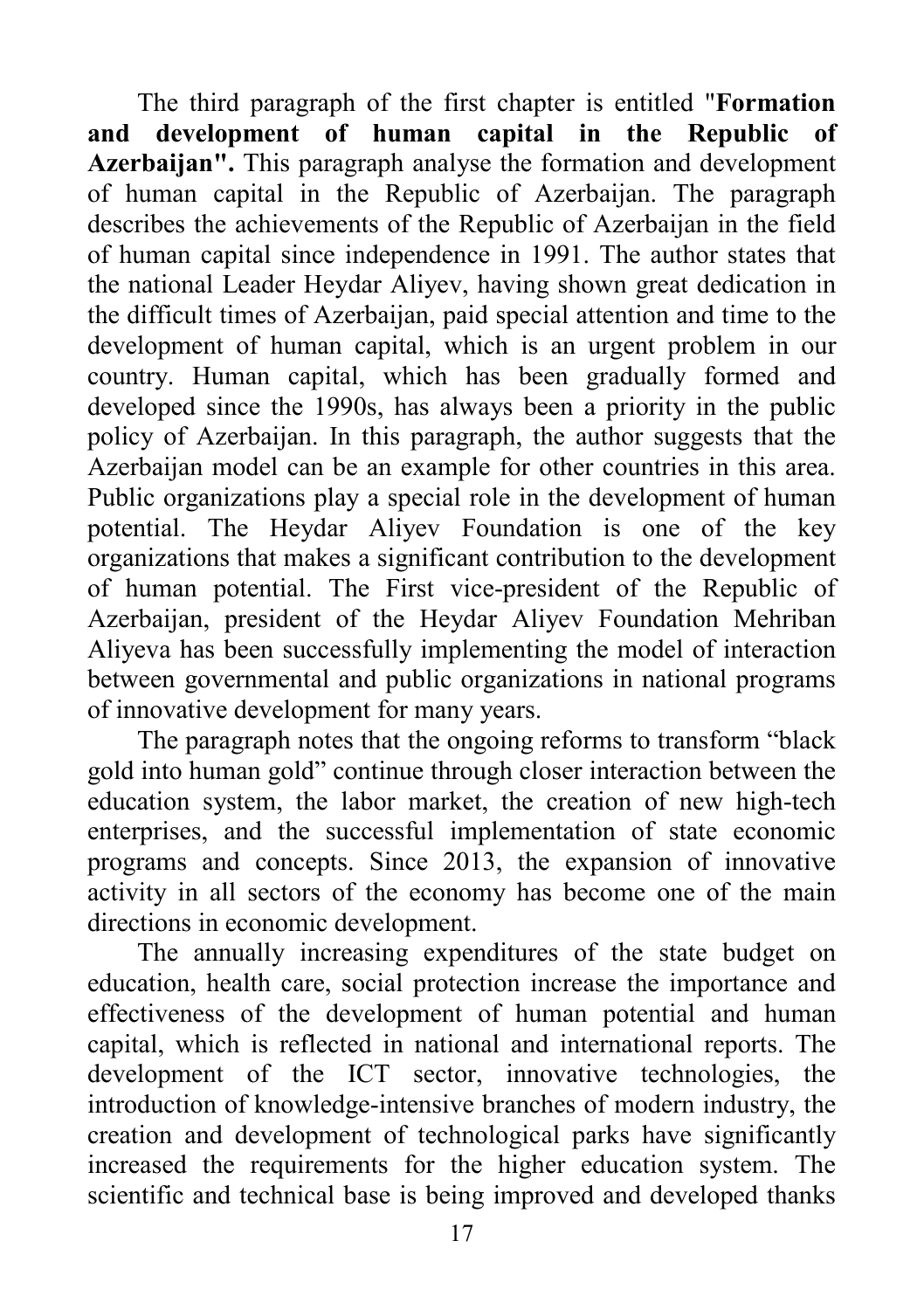to young Azerbaijani scientists and specialists who receive higher education in the Republic of Azerbaijan and abroad.

The second chapter of the study is entitled **"The role and impact of global programs on human development in the Republic of Azerbaijan".**

The first paragraph of this chapter, entitled **"Conceptual approach to modern human development",** confirms that a comprehensive approach to the study of modern human development is essential. If we want to successfully use human capital in the Republic of Azerbaijan, we must first study what human development is. In this context, the concept of human development should be studied primarily in the scientific and theoretical field. Only then can we begin to study the mechanisms of its application. In this context, the author analyzes the conceptual approaches to modern human development.

In a general sense, human development means the formation of its potential, which can be realized as human capital. This, in turn, serves as the basis for the overall development of society. Qualitative changes are especially clearly observed in the economic sphere. From this we can conclude that ideas about economic development are noticeably transformed. If earlier, economic growth was considered the central link in the development of society, then the concept of human development has significantly changed these views.

Previous development concepts were aimed at the accumulation and increase of material resources. This is certainly an important component of national wealth. But in the concept of human development, it is the person, with his abilities and capabilities, that is the main wealth of the country. The accumulated scientific and practical experience of research on the problems of economic growth has contributed to a shift in emphasis from economic growth rates to sustainable human development.

On this basis, new development goals were formulated. New objectives have appeared for science, based on the principle that the economy exists for the development of people, and not people for the development of the economy.

A special role in the paragraph is given to the methods of measuring human development and the role of the UN global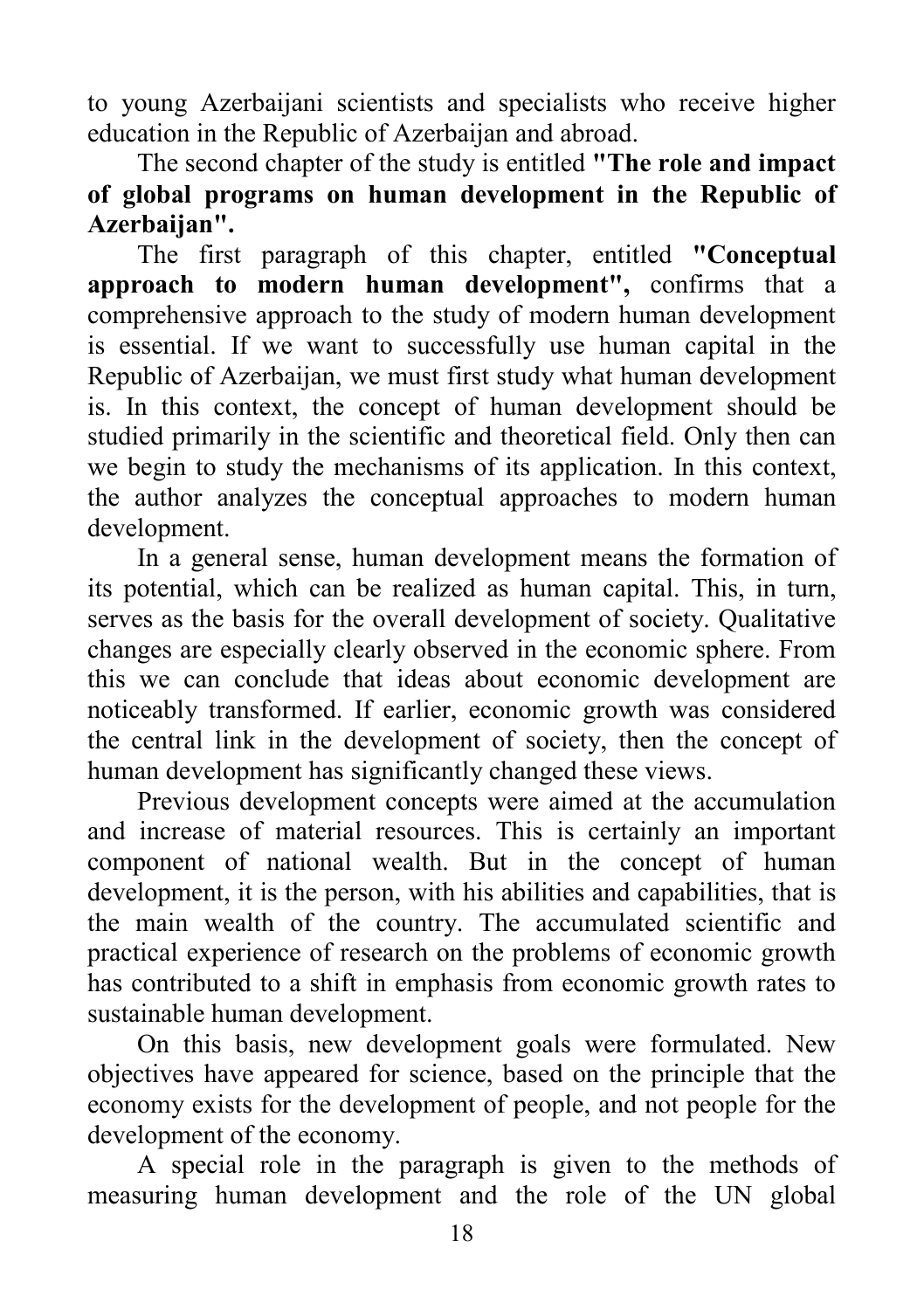programs in this process. This paragraph analyzes in detail reports on human development, declarations, the role of global conferences on human development. Each approach is analyzed separately and inductively generalized. The paragraph analyzes the impact of global programs and reports on human development in the Republic of Azerbaijan and describes the conceptual framework of human development. The socio-economic policy in the country is also evaluated based on international indicators.

The second subtitle of the second chapter is entitled **"The Millennium Development Goals and their achievement in the Republic of Azerbaijan".** This part of the study discusses in detail the Millennium Development Goals (MDG) and their impact on human development in the Republic of Azerbaijan. The paragraph discusses the importance of these goals and the extent to which they have been achieved.

The MDG system has a three-tier structure. To continuously monitor the achievement of the set goals at the global, national and local levels, 8 goals were identified and approved. In addition, 18 targets and 48 measurable indicators were set to monitor and evaluate the success of the actions taken. In 2000, the Republic of Azerbaijan, among the 147 heads of states, by signing the Millennium Declaration, assumed obligations to achieve the Millennium Development Goals aimed at reducing poverty and promoting human development in the world until 2015. During these years, the strugle against poverty has become a priority national policy of the Azerbaijan Republic. It also analyzes the adaptation of public programs and the integration of individual components among themselves and the global MDGs.

Reducing poverty within the framework of the public strategy has become the basis for achieving the global MDGs. In this regard, the "State Program for poverty reduction and economic development in the Republic of Azerbaijan" for 2003-2005 was adopted<sup>[21](#page-18-0)</sup>. The MDGs were adapted as much as possible during the implementation of the "State Program for poverty reduction and sustainable development in

<span id="page-18-0"></span> $^{21}$  «2003-2005-ci illər üçün Azərbaycan Respublikasında yoxsulluğun azaldılması və iqtisadi inkişaf üzrə Dövlət Proqramı» URL:<http://www.e-qanun.az/framework/1954>

**.**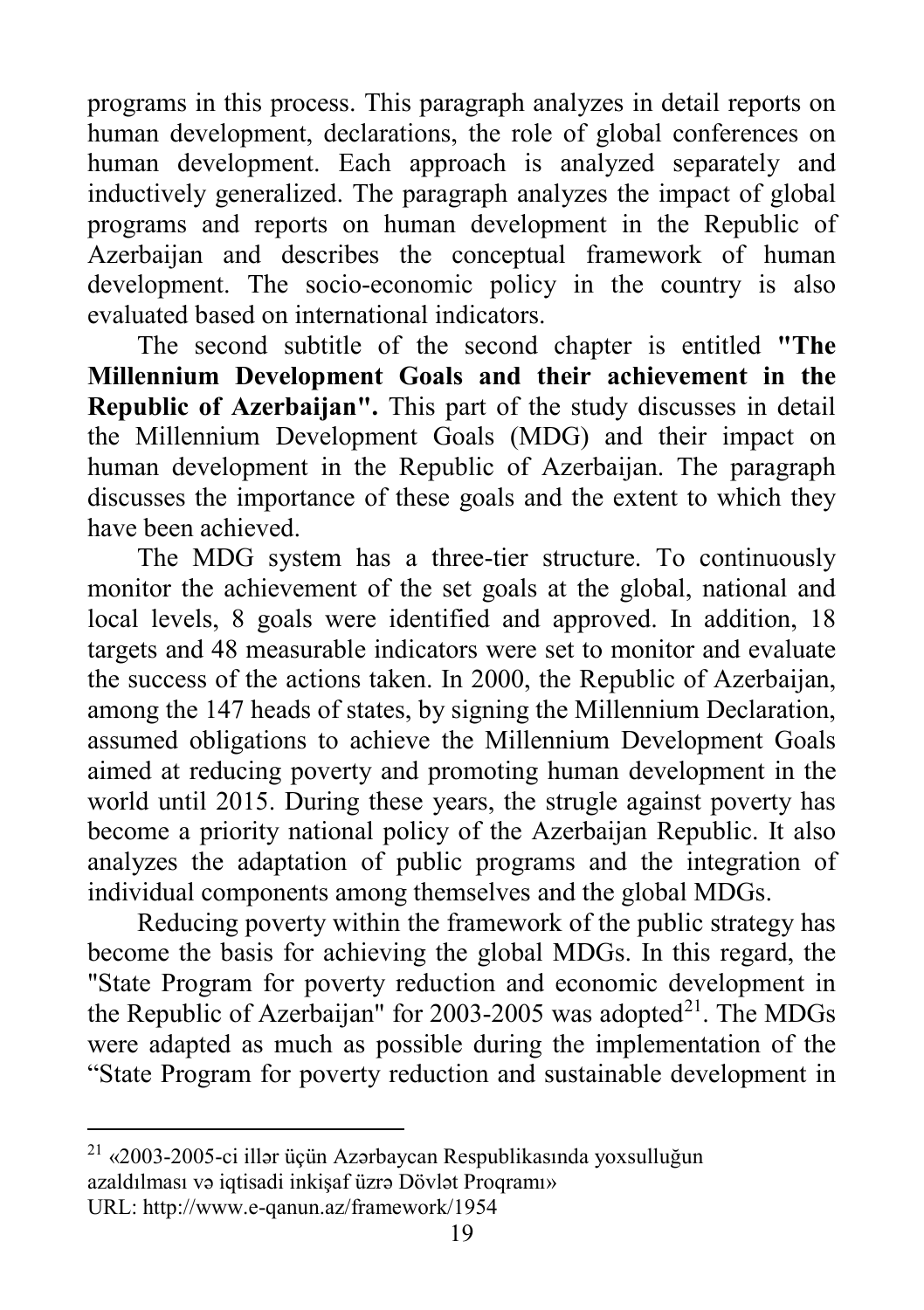the Republic of Azerbaijan in  $2008-2015$ <sup>[22](#page-19-0)</sup>. The measures envisaged in this program included the following areas: 1) macroeconomic stability and economic growth; 2) employment policy and social protection of the population; 3) development of human capital and social progress; 4) institutional policy and effective management. This paragraph also explores the significance of the successful implementation of this program for human development in the Republic of Azerbaijan. Particularly noteworthy is the achievement of poverty reduction in the country in the shortest possible time due to the implementation of comprehensive government measures to strengthen the socio-economic development of the country<sup>[23](#page-19-1)</sup>.

Achievement of the MDGs has served as a solid foundation for the sustainable development of the country, the development of human potential and its transformation into human capital.

The third paragraph of the second chapter is entitled **"The Global Sustainable Development Goals, their nationalization and integration into the development strategy of the Republic of Azerbaijan".** This paragraph examines such topical issues as the global Sustainable Development Goals (SDG), their adaptation to Azerbaiian and their integration into the overall development strategy of the Republic of Azerbaijan. The paragraph describes in detail the goals and objectives of this program at the global level, the mechanisms for implementing this program in the Republic of Azerbaijan.

A special place is occupied by the prioritization and adaptation of indicators and mechanisms for monitoring and evaluating achievements. To date, the Republic of Azerbaijan has submitted three voluntary national reviews on the implementation of the SDGs in the

 $\overline{\phantom{a}}$ 

<span id="page-19-0"></span><sup>22</sup> «2008–2015-ci illərdə Azərbaycan Respublikasında yoxsulluğun azaldılması və davamlı inkişaf Dövlət Proqramı»

URL: <http://e-qanun.gov.az/framework/15399>

<span id="page-19-1"></span><sup>23</sup> Azərbaycan Respublikası üzrə Minilliyin İnkişaf Məqsədlərinin göstəriciləri URL: [https://www.stat.gov.az/source/millennium/source/MDG\\_az-05.01.2017.pdf](https://www.stat.gov.az/source/millennium/source/MDG_az-05.01.2017.pdf)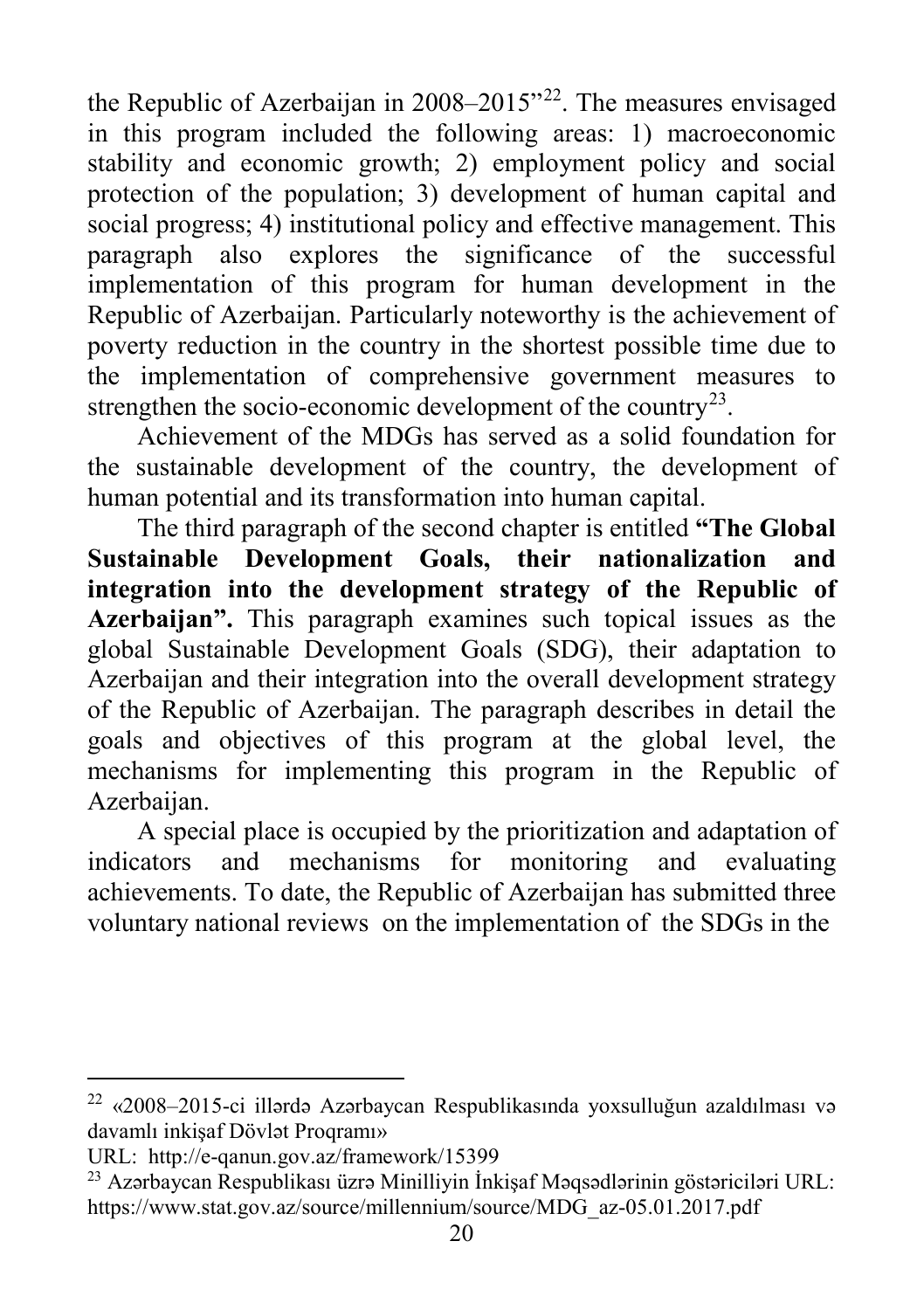Republic of Azerbaijan<sup>24</sup>. These reviews were successfully presented at the UN High Level Policy Forums on Sustainable Development and published on the forum website. In this subtitle, the author discusses certain components of Azerbaijan's development strategy, the interaction of the SDGs with these components, as well as the potential for integration between them. This paragraph shows which sustainable development management mechanisms are most effective.

As a result, the author concludes that the Republic of Azerbaijan, having achieved significant progress in achieving the MDGs and SDGs, following the principle of national responsibility of the "2030 Agenda", systematically and consistently creates economically proved, socially responsible and environmentally safe conditions for the development of the country's human potential for the subsequent transformation of part of its into human capital.

The third chapter of the research is entitled **"Public administration in the field of human capital development in the Republic of Azerbaijan".** The first paragraph of this chapter is titled **"Public policy aimed at the development of human capital**". The paragraph analyzes the public policy aimed at the development of human capital in our country, examines the components of this policy and discusses the mechanisms for its implementation. It descibes the evolution of public policy towards the development of human capital in the Republic of Azerbaijan and shows how it has changed and developed over the years. Programs aimed at the development of human capital in the Republic of Azerbaijan, decrees and orders of President Ilham Aliyev and other regulatory documents are being studied. Particular attention is paid to the study of public measures aimed at improving the education system. This paragraph also discusses the national priorities in the socio-economic development of the Republic of Azerbaijan for 2021-2030. The development of competitive human capital and the creation of space for innovative technologies are among the approved national priorities for the socioeconomic development of Azerbaijan. The corresponding order was

<span id="page-20-0"></span>**<sup>.</sup>** <sup>24</sup> Third Voluntary National Review 2021

URL[:https://sustainabledevelopment.un.org/content/documents/279452021\\_VNR\\_R](https://sustainabledevelopment.un.org/content/documents/279452021_VNR_Report_Azerbaijan.pdf) [eport\\_Azerbaijan.pdf](https://sustainabledevelopment.un.org/content/documents/279452021_VNR_Report_Azerbaijan.pdf)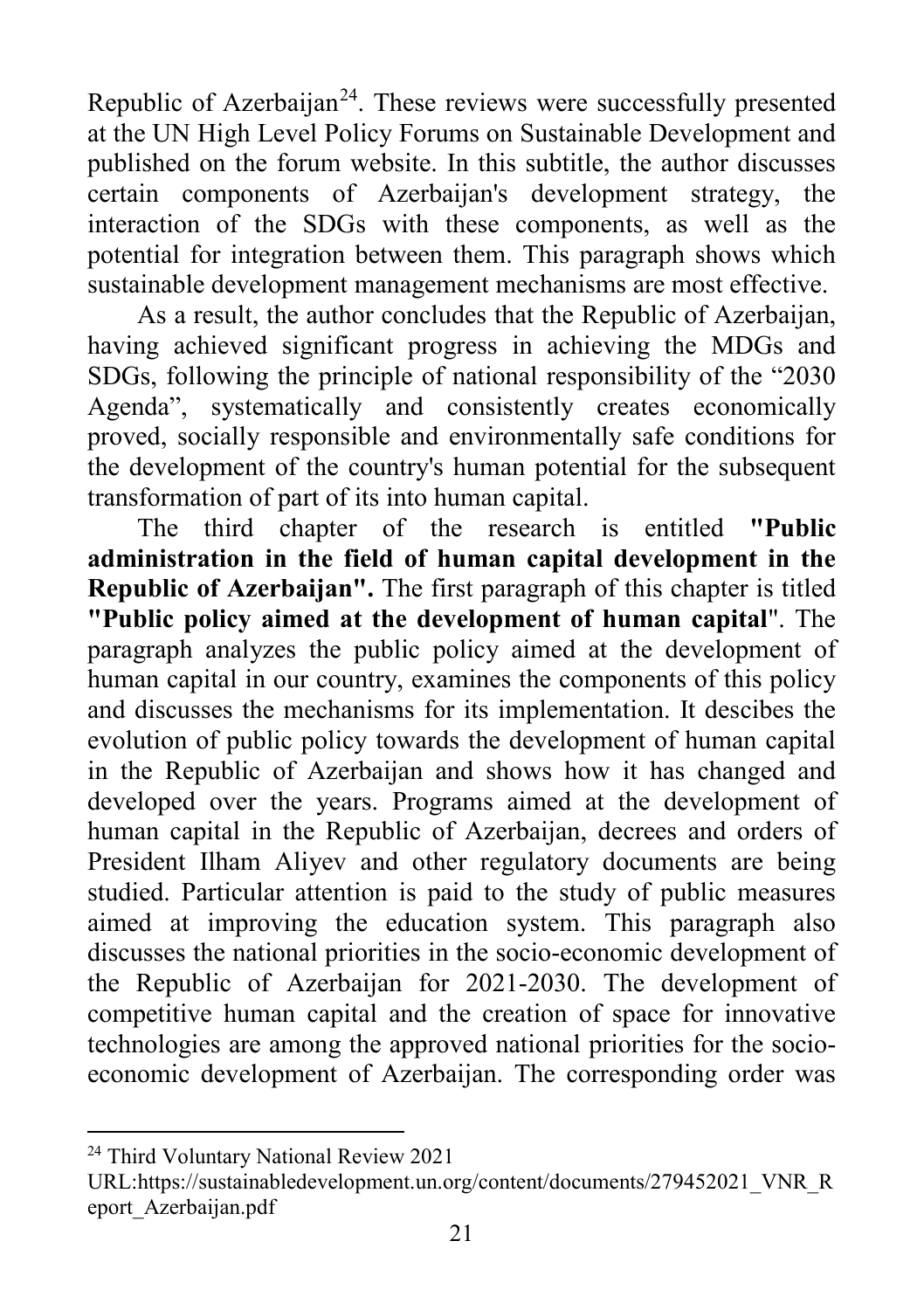signed by the President of the Republic of Azerbaijan Ilham Aliyev in February  $2021^{25}$ .

The second paragraph of the third chapter is entitled **"Assessment by international institutions of the socio-economic policy of the Republic of Azerbaijan in the formation and development of human potential."** In this part of the research, the achievements of the Republic of Azerbaijan in the socio-economic sphere are analyzed in detail. The issue of assessment by international organizations of the socio-economic policy of the Republic of Azerbaijan in the formation and development of human potential was touched upon. Assessing an indicator such as the Inclusive Growth Index, developed as an alternative to GDP, provides a clearer and more accurate picture of how people evaluate economic development in their countries. According to the Inclusive Growth Index, Azerbaijan ranks third among developing countries. According to the Inclusive Growth Index in the "2018 Inclusive Growth and Development" report, countries are divided into five categories<sup>[26](#page-21-1)</sup>. Azerbaijan is among the stable countries. It has to be mentioned that the government of Azerbaijan is consistently implementing reforms to improve the business climate in the country.

The country entered the TOP-20 reformers in the Doing Business 2020 ranking published by the World Bank. According to bank experts, it has become easier to do business in Azerbaijan in four areas - registration of real estate, obtaining loans, protection of minority investors and contractual discipline<sup>[27](#page-21-2)</sup>. Data based on official UN statistics show that this social development index in the Republic of Azerbaijan is more favorable than the average for the G7 countries and 6 member countries of this organization. This paragraph also

**.** 

<span id="page-21-0"></span> $^{25}$  «Azərbaycan 2030: sosial-iqtisadi inkisafa dair Milli Prioritetlər» mövzusunda Azərbaycan Respublikası Prezidentinin Sərəncamı / Azərbaycan Prezidentinin rəsmi internet səhifəsi URL[:https://president.az/articles/50473](https://president.az/articles/50473)

<span id="page-21-1"></span><sup>&</sup>lt;sup>26</sup> The Inclusive Development Index 2018

URL[:http://www3.weforum.org/docs/WEF\\_Forum\\_IncGrwth\\_2018.pdf](http://www3.weforum.org/docs/WEF_Forum_IncGrwth_2018.pdf)

<span id="page-21-2"></span><sup>&</sup>lt;sup>27</sup> Doing Business 2020: Report of Comparing Business Regulations in 190 Economies

URL[:http://documents1.worldbank.org/curated/en/688761571934946384/pdf/Doing](http://documents1.worldbank.org/curated/en/688761571934946384/pdf/Doing-Business-2020-Comparing-Business-Regulation-in-190-Economies.pdf) [-Business-2020-Comparing-Business-Regulation-in-190-Economies.pdf](http://documents1.worldbank.org/curated/en/688761571934946384/pdf/Doing-Business-2020-Comparing-Business-Regulation-in-190-Economies.pdf)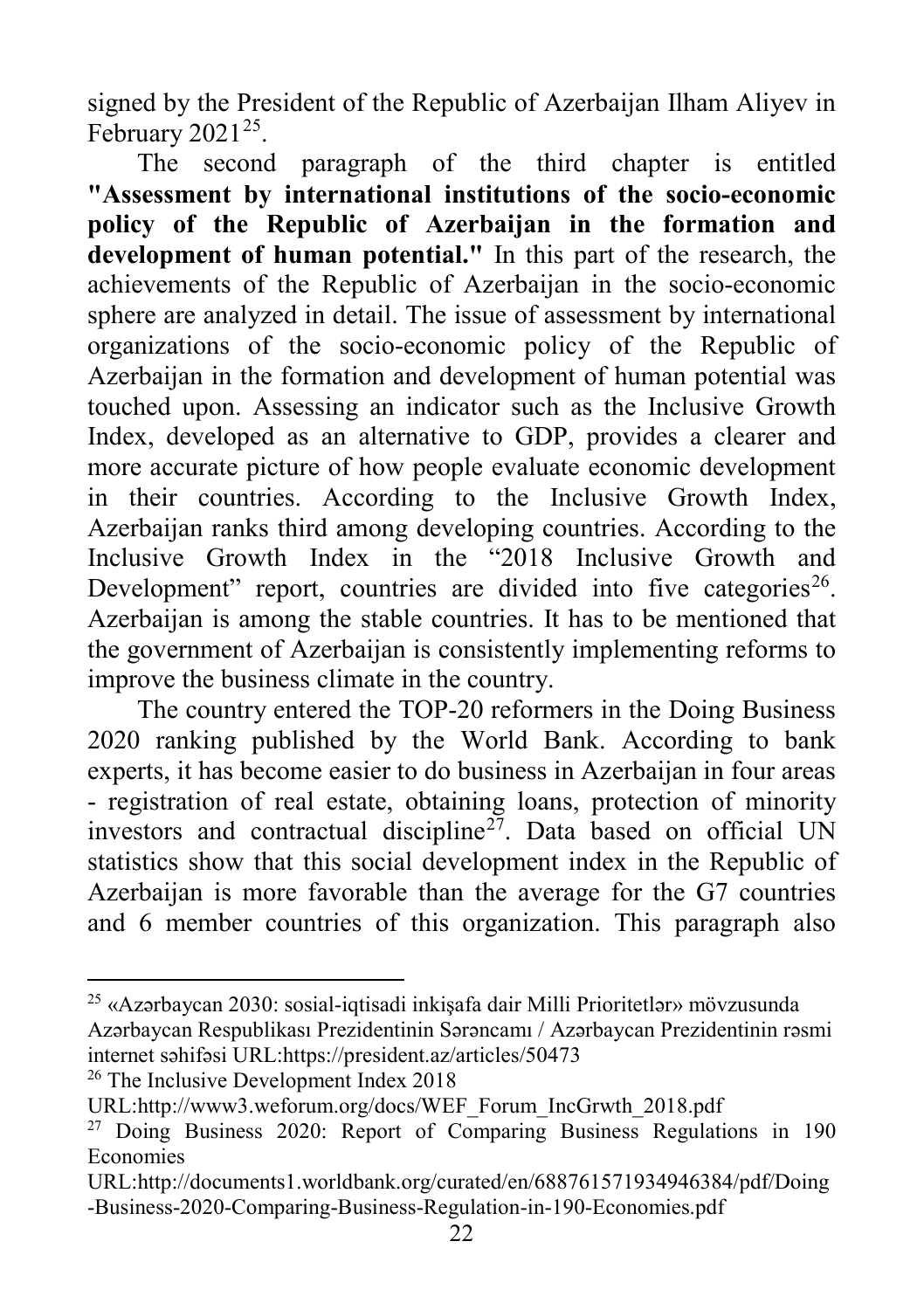analyzes the assessment by international institutions of the country's environmental policy, as well as measures aimed at improving the environmental situation.

The last, third paragraph of the third chapter is entitled **"Features and prospects for the development of human capital as a factor of sustainable development of the Republic of Azerbaijan".** This paragraph analyzes the features of the development of human capital, the prospects for its development in the country. During the synthesis of data, it was found that the government of the Republic of Azerbaijan recognizes the importance of developing human capital as a prerequisite for reducing the country's dependence on oil and gas revenues and increasing its resilience to external shocks. The government is committed to the process of reforming the national education system and has declared education one of the main priorities of public policy. The most important and long-term goal is to align the country's education policy with its changing demographics, the skills needed to compete in the 21st century, and the efficient and effective allocation of financial resources. The National education development strategy establishes a long-term vision for competence-based education, management mechanisms based on public-private partnerships, lifelong learning, modern educational infrastructure and sustainable funding mechanisms.

This paragraph also reveals topical issues that require more detailed research to improve the mechanisms of human capital management. Over the past few decades, significant demographic changes have taken place in Azerbaijan, which are reflected in several areas: changes in the structure of the population and demand for new jobs, mass urbanization of large cities and migration in its various forms. Actions taken to diversify the economy and develop high value-added activities in the non-oil sectors along with the oil and gas industry have increased the demand for a competitive and professional workforce. From this perspective, the VET sector is expected to provide advanced training to meet the growing and changing needs of the labor market.

The skills development system should better support the national priority of economic diversification by addressing skills shortages and wastage and further developing education. This paragraph states that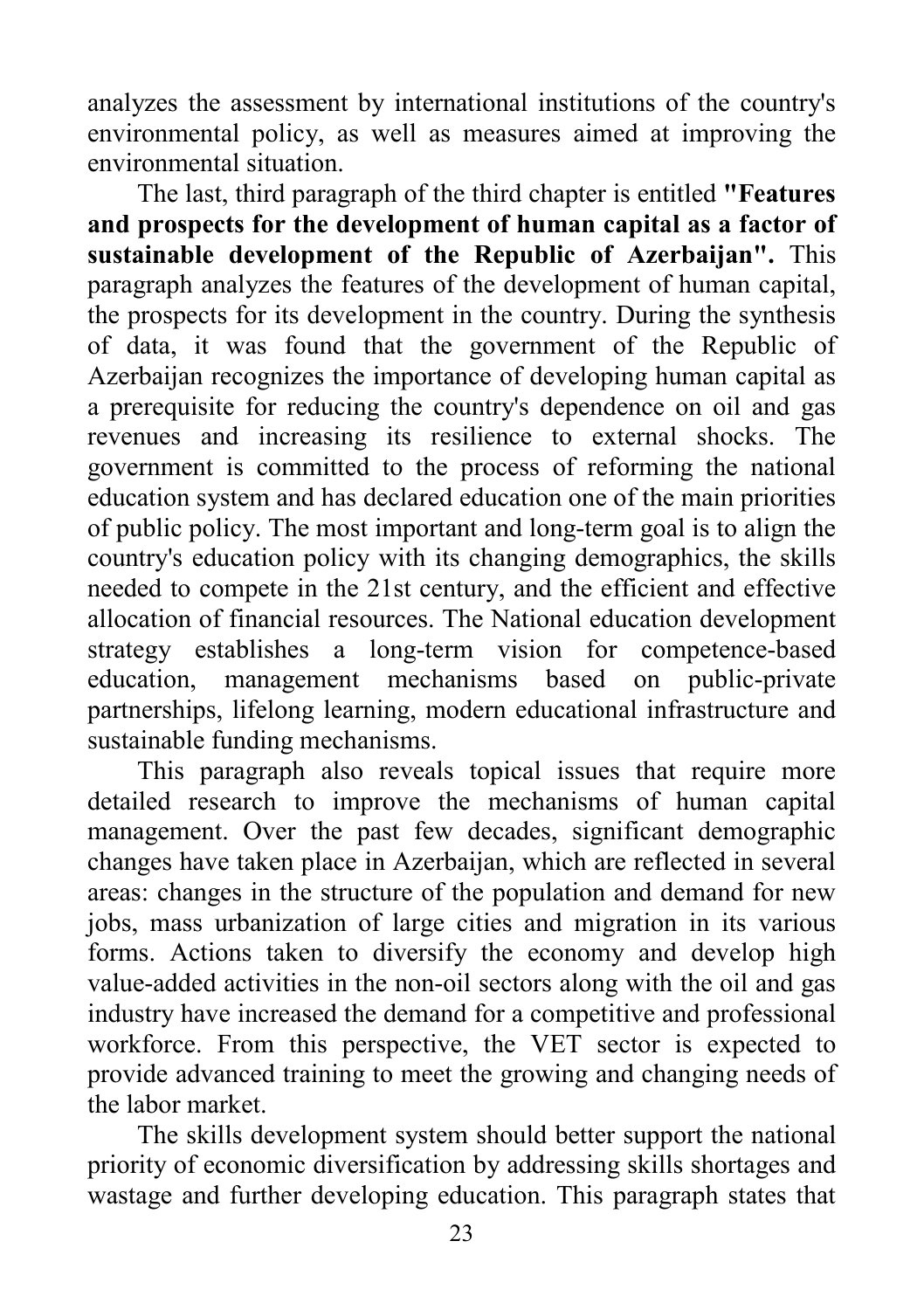the new legal framework is a positive step towards expanding adult learning opportunities. However, the forms and methods of continuing professional education need further improvement in terms of their content and teaching methods, their relevance to labor market needs and, more importantly, to make them suitable for adults.

A gradual transition to a new model of economic growth capable of solving the main tasks of creating jobs and reducing social and regional inequalities will require the modernization and adjustment of the human capital in the country. A topical issue is the development of human capital, ready to adapt to continuous changes.

In the **Conclusion** section**,** the results of the study were summed up, scientific and analytical generalizations were made, and opinions, theoretical and practical proposals, and recommendations on the development of human capital as a factor of sustainable development were expressed. The conducted research has shown that the formation of human potential and its transformation into human capital is a priority of the public policy of the Republic of Azerbaijan. The concepts of human development make it possible to formulate a qualitatively new approach to understanding social progress, based on the development of human abilities and needs for the realization of human self-realization and human potential. The main part of economic growth is primarily characterized by the state of human potential and the degree of its use. The new social policy makes it possible to annually increase investments in education, healthcare, social protection and, as a result, ensure the development of human potential.

The author concludes that, despite some national and global challenges to the development of human capital in the Republic of Azerbaijan, thanks to an effective public policy in the field of material and human resource management, as well as other steps taken, favorable conditions are being created in the country for the development of human capital. The development of human capital is considered one of the keys to the development of an intellectually, creatively and spiritually high individual society. Therefore, in our time, the development of any society and country is determined not by economic growth, but by the development of human potential. It is extremely important to consider the principles of sustainable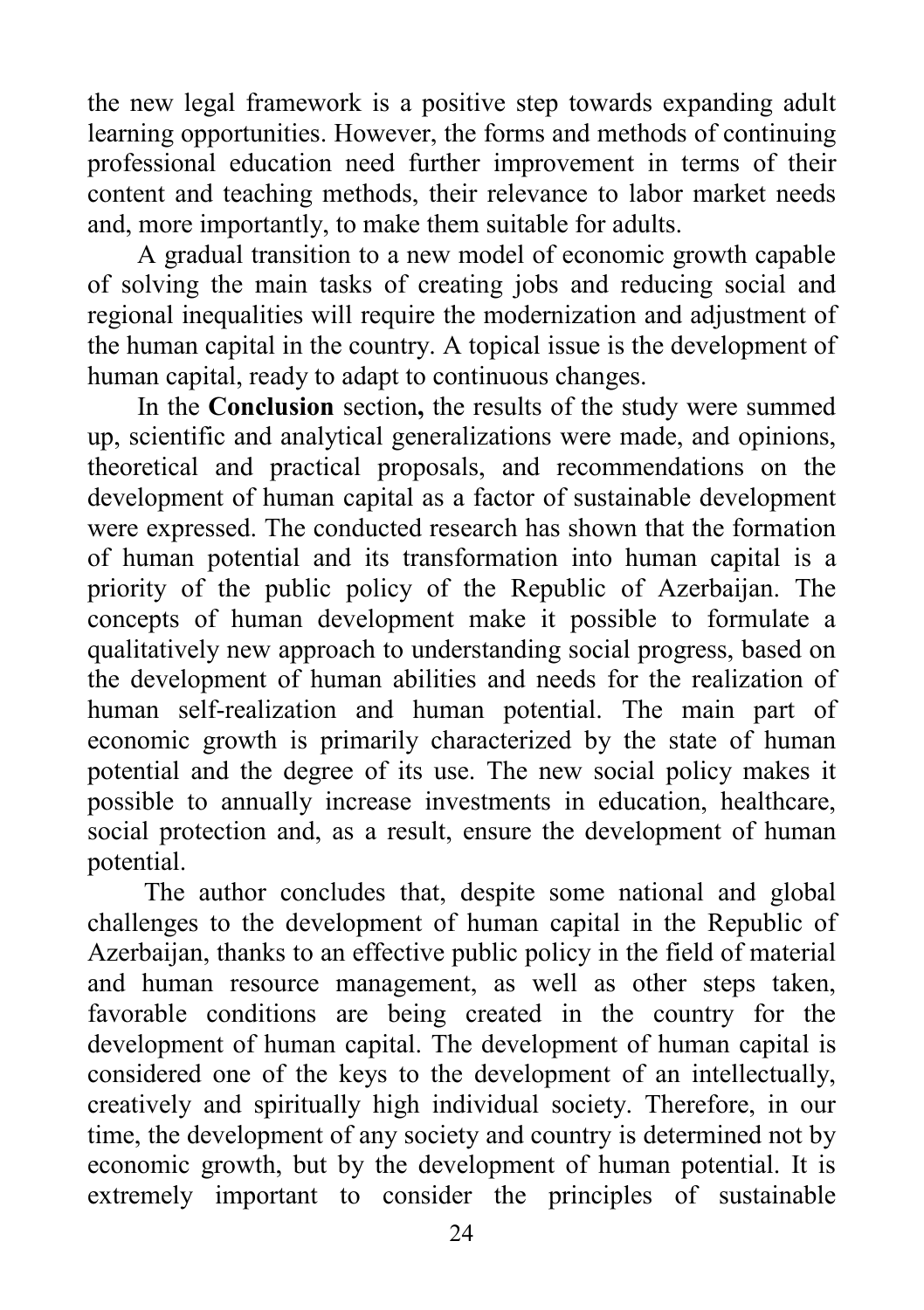development in the development of human capital at the public level. It is within the framework of this concept that the theoretical foundations of human development can be realized. First, this is due to the high humanistic potential of the concept of sustainable development. Ultimately, the formation and development of human capital becomes a key factor of the development of a country that effectively uses its potential. The reproduction of human capital is one of the most important factors in achieving the strategic objectives of sustainable development.

#### **The main results of the dissertation are reflected in the following publications of the author:**

1. Роль общенационального лидера Гейдара Алиева в формировании и развитии человеческого потенциала в Азербайджане // «Heydər Əliyev və Azərbaycanın Milli İnkişaf Startegiyası» mövzusunda doktorant və dissertantların elmi-praktiki konfransın materialları, Bakı: 2018, – s. 51-62.

2. Человеческий капитал как фактор устойчивого развития регионального туризма // "Azərbaycan Respublikasında turizmrekreasiya zonalarının yaradılması perspektivləri" mövzusunda 22 dekabr 2018-ci ildə keçirilmiş Respublika elmi-praktiki konfransın materialları, Bakı: 2019, – s. 210-214.

3. The quality of the human capital as an indicator of the sustainable development. Proceedings of the "Man and biosphere" (MaB, UNESCO) // Azerbaijan National Committee, – 2018. Vol 13, – pp. 183–194.

4. Формирование и развитие человеческого капитала в Азербайджанской Республике // Dövlət idarəçiliyi: nəzəriyyə və təcrübə,  $-2019$ .  $\mathbb{N}2(66)$ ,  $-$  s. 233-240.

5. Роль эффективного государственного управления в равитии человеческого капитала в Азербайджанской Республике // Dövlət idarəçiliyi: nəzəriyyə və təcrübə, – 2019. №3 (67), – s. 149-155.

6. Государственное управление как ключевой фактор развития человеческого капитала в Азербайджанской Республике // Doktorantların və gənc tədqiqtçıların XXIII Respublika Elmi Konfransının Materialları: 2 cilddə, II c., Bakı: – 03-04 dekabr, 2019,  $-$  s. 51-54.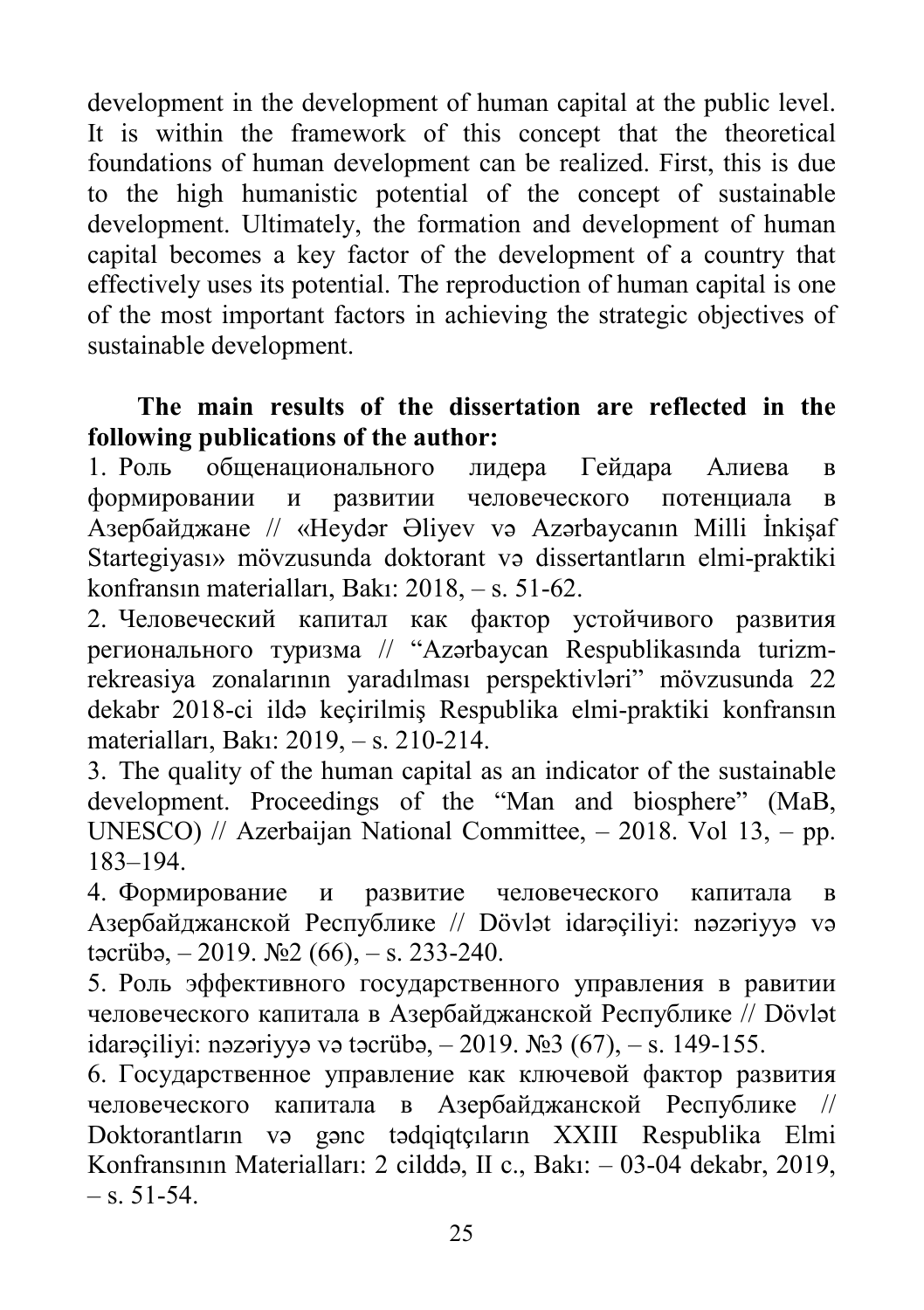7. Human capital development as one of the key factors of the sustainable development in the Republic of Azerbaijan. Abstract // The International Symposium on the Mediterranean-Silk Road Studies. Kyrenia: – 2020, – January 17-19, – p.30.

8. Общие тенденции устойчивого развития Азербайджанской Республики в контексте цели развития тысячелетия // Elm və İnnovativ Texnologiyalar Jurnalı, – 2020, № 12, – s. 48-61.

9. Образование – движущий фактор воспроизводства качественного человеческого капитала в туристической отрасли Азербайджанской Республики // Hileya: Scientific Bulletin. – Кyiv: «Publishing house «Hileya», 2020. – Volume 157 (№ 6-9). Part 3. Political Sciences, – pp. 69-73.

10. Глобальные Цели Устойчивого Развития как платформа для человеческого развития в Азербайджанской Республике. Naxçıvan Dövət Universiteti // "Elmi əsərlər". İctimai elmlər seriyası,  $2020. - N<sub>2</sub> 6 (107)$ ,  $- s.119-127$ .

11. Задачи совершенствования человеческого капитала в условиях формирования инновационной экономики // "The XI International Scientific Symposium "Intercultural relations in the modern world", Tbilisi: – February 27, –2021, –– pp. 171-180.

12. Azərbaycan Respublikasında həyata keçirilən davamlı inkişafın insan potensialının inkişafına təsiri // "Qarabağ: Zəfərə gedən yol" XVII Beynəlxalq elmi konfrans, Göteborg: – 28 Avqust 2021, – s. 251  $-256$ 

13. Человеческий капитал как инструмент государственного управления в области устойчивого развития Азербайджанской Республики // Dövlət idarəçiliyi: nəzəriyyə və təcrübə, – 2021. №2  $(74)$ , - s.  $243 - 252$ .

14. Analysis of the main factors affecting the development of human capital as one of the key strategical objectives in the Republic of Azerbaijan // Dnipropetrovsk: – "Grani" Scientific and theoretical almanac,  $-2021$ ,  $-$  Vol.24 (N 11),  $-$  pp. 67-76.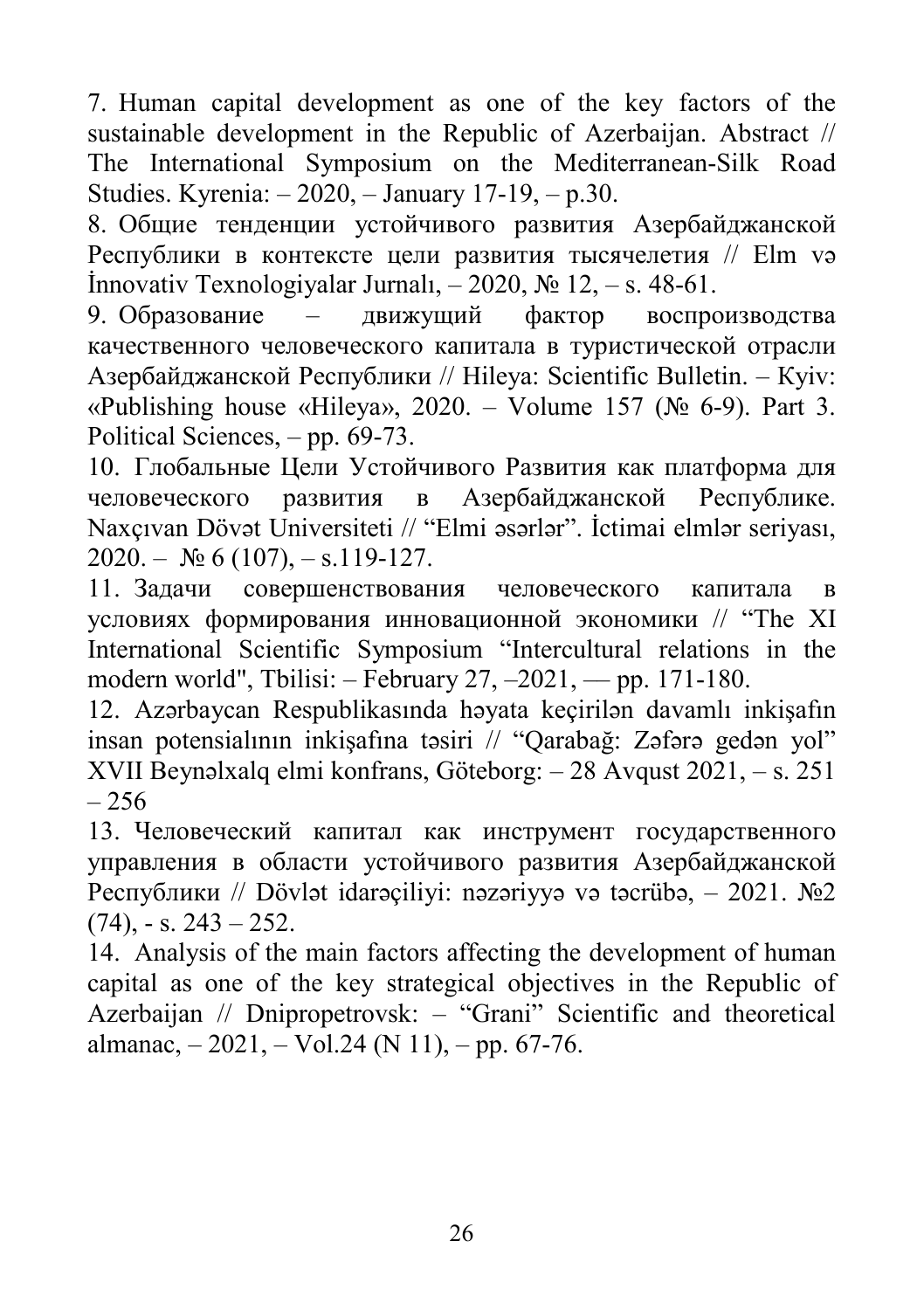The defense will be held on 31 May 2022 at 11:00 at the meeting of the Dissertation council FD.2.30 of Supreme Attestation Commission under the President of the Republic of Azerbaijan operating at Academy of Public Administration under the President of the Republic of Azerbaijan.

Address: 74 Lermontov Street, Baku

Dissertation is accessible at the Academy of Public Administration under the President of the Republic of Azerbaijan Library.

Electronic versions of dissertation and its abstract are available on the official website of the Academy of Public Administration under the President of the Republic of Azerbaijan.

Abstract was sent to the required addresses on April 30 2022